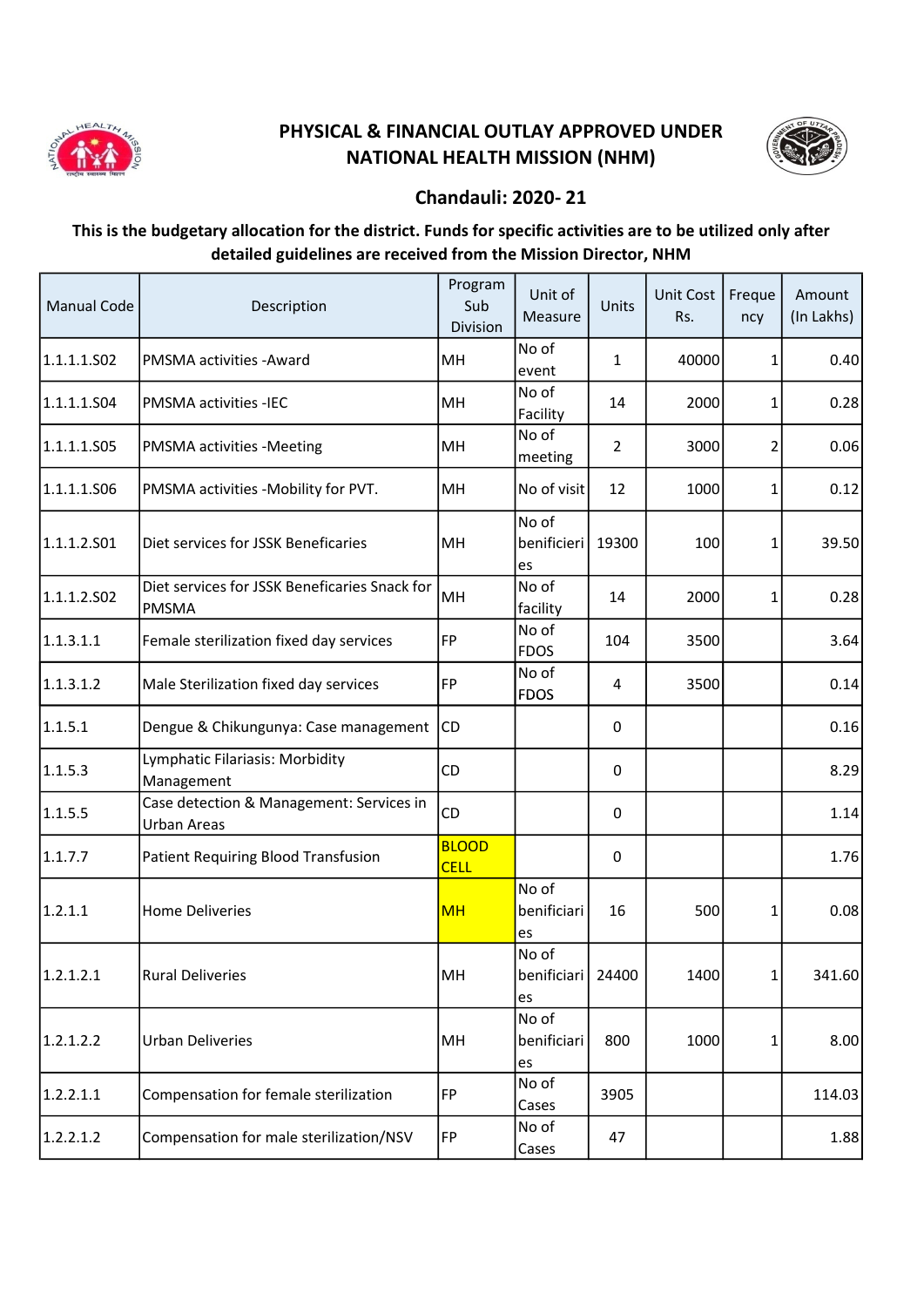| 1.2.2.2.2   | PPIUCD services: Compensation to                                                            | FP          | No of                            | 905          | 300   |    | 2.72   |
|-------------|---------------------------------------------------------------------------------------------|-------------|----------------------------------|--------------|-------|----|--------|
|             | beneficiary                                                                                 |             | Cases                            |              |       |    |        |
| 1.2.2.2.3   | PAIUCD Services: Compensation to<br>beneficiary                                             | FP          | No of<br>Cases                   | 188          | 300   |    | 0.56   |
|             | Injectable contraceptive incentive for                                                      |             | No of                            |              |       |    |        |
| 1.2.2.2.4   | beneficiaries                                                                               | <b>FP</b>   | Cases                            | 4569         | 100   |    | 4.57   |
|             | TB Patient Nutritional Support under                                                        |             |                                  |              |       |    |        |
| 1.2.3.2     | Nikshay Poshan Yojana                                                                       | CD          |                                  | 0            |       |    | 121.83 |
| 1.3.1.1     | SNCU                                                                                        | <b>CH</b>   | No of<br>Facility                | $\mathbf{1}$ |       |    | 10.00  |
| 1.3.1.2     | <b>NBSU</b>                                                                                 | <b>CH</b>   | No of<br>Facility                | 3            | 5000  | 12 | 1.80   |
| 1.3.1.4     | <b>NRCs</b>                                                                                 | <b>CH</b>   | No of<br>Facility                | 1            |       |    | 7.80   |
| 1.3.1.6     | AH/ RKSK Clinics                                                                            | <b>RKSK</b> |                                  | $\mathbf 0$  |       |    | 0.10   |
| 1.3.1.7.502 | Phone and Internet Charges for DEIC<br>Manager                                              | <b>RBSK</b> | no of<br><b>DEIC</b><br>managers | $\mathbf 0$  | 2000  | 1  | 0.02   |
| 1.3.1.8     | District NCD Clinic                                                                         |             |                                  | $\mathbf 0$  |       |    | 1.00   |
| 1.3.1.9     | CHC NCD Clinic: Mobility, Miscellaneous &<br>Contingencies                                  | <b>NCD</b>  |                                  | 0            |       |    | 9.00   |
| 1.3.2.4     | Consumables for computer including<br>provision for internet access for<br>strengthening RI | RI          | No.                              | $\mathbf 0$  | 1000  | 12 | 0.12   |
| 1.3.2.6.501 | <b>IMEP Services- BMW- DH</b>                                                               | <b>IMEP</b> |                                  | 200          |       |    | 26.28  |
| 1.3.2.6.S02 | IMEP Services- BMW- CHC/BPHC                                                                | <b>IMEP</b> |                                  | 144          |       |    | 18.92  |
| 1.3.2.6.503 | IMEP Services- BMW Block Level UPHC &<br><b>District Level UPHC</b>                         | <b>IMEP</b> |                                  | 4            |       |    | 0.53   |
| 1.3.2.6.506 | IMEP Services- Machnized Cleaning - DH                                                      | <b>IMEP</b> |                                  | $\mathbf 0$  |       |    | 68.05  |
| 1.3.2.6.508 | IMEP Services- Mannual Laundry-DH &<br>MCH Wing (100 Bed)                                   | <b>IMEP</b> |                                  | 0            |       |    | 12.00  |
| 1.3.2.6.S10 | IMEP Services- Cleaning - CHC/BPHC                                                          | <b>IMEP</b> |                                  | 144          |       |    | 9.48   |
| 1.3.2.6.513 | <b>IMEP Services-Cleaniness - Sub Centers</b>                                               | <b>IMEP</b> |                                  | 234          |       |    | 14.04  |
| 1.3.2.6.S15 | POL for generator-DH                                                                        | <b>IMEP</b> |                                  | 0            |       |    | 6.30   |
| 1.3.2.6.516 | POL for generator -CHC and BPHC                                                             | <b>IMEP</b> |                                  | 0            |       |    | 17.33  |
| 2.2.1       | POL for Family Planning/Others                                                              | <b>FP</b>   | No of<br><b>FDOS</b>             | 208          | 1000  |    | 2.08   |
| 2.2.2       | Mobility & Communication support for AH<br>counsellors & RKSK Coordinators                  | <b>RKSK</b> | No of<br>Councelor               | 1            | 1200  | 12 | 0.14   |
| 2.2.3       | Mobility support for RBSK Mobile health<br>team                                             | <b>RBSK</b> | No of<br>vehicles                | 18           | 33000 | 12 | 71.28  |
| 2.2.4       | Support for RBSK: CUG connection per<br>team and rental                                     | <b>RBSK</b> | No of<br>teams                   | 18           | 200   | 12 | 0.43   |
| 2.3.1.1.2   | Monthly Village Health and Nutrition Days                                                   | RI          | no of<br>sessions                | 2359         | 100   | 1  | 2.36   |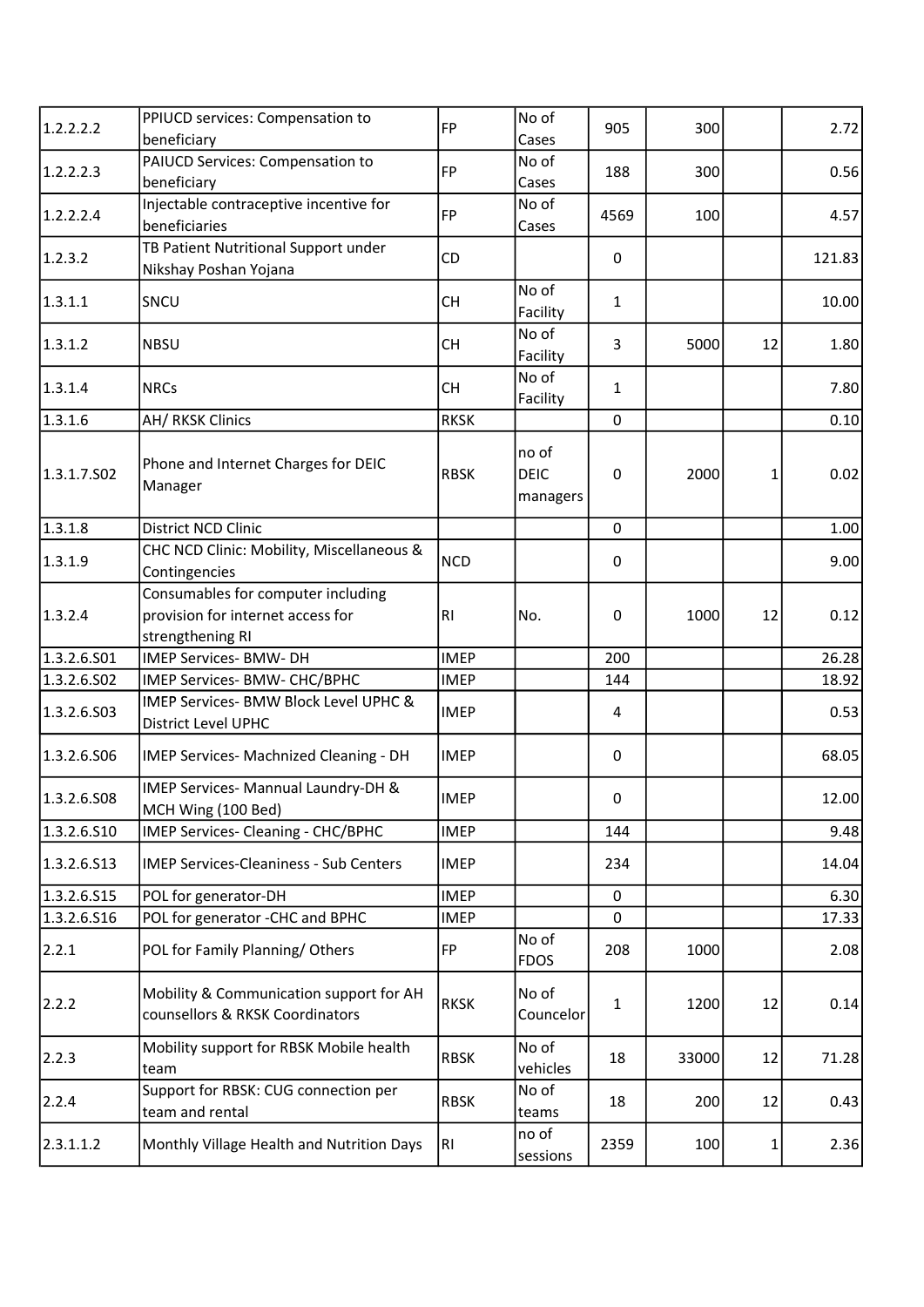| 2.3.1.10      | Mobility support for mobile health team/<br>TA/DA to vaccinators                                                                                                                                 | R <sub>1</sub> | No of<br>mobile<br>immuniza<br>tion Van | 0           | 33000 |   | 5.94   |
|---------------|--------------------------------------------------------------------------------------------------------------------------------------------------------------------------------------------------|----------------|-----------------------------------------|-------------|-------|---|--------|
| 2.3.2.3       | DMHP: Targeted interventions at<br>community level Activities & interventions<br>targeted at schools, colleges, workplaces,<br>out of school adolescents, urban slums and<br>suicide prevention. | <b>NCD</b>     |                                         | 0           |       |   | 6.00   |
| 2.3.2.5       | Tobacco Cessation Centre (TCC): Weekly<br>FGD with the tobacco users                                                                                                                             | <b>NCD</b>     |                                         | 0           |       |   | 0.52   |
| 2.3.3.2       | Screening and free spectacles to school<br>children                                                                                                                                              | <b>NCD</b>     |                                         | 0           |       |   | 2.90   |
| 2.3.3.3       | Screening and free spectacles for near work<br>to Old Person                                                                                                                                     | <b>NCD</b>     |                                         | 0           |       |   | 2.90   |
| 2.3.3.4.1     | Coverage of Public School                                                                                                                                                                        | <b>NCD</b>     |                                         | $\mathbf 0$ |       |   | 0.67   |
| 2.3.3.4.2     | Coverage of Pvt. School                                                                                                                                                                          | <b>NCD</b>     |                                         | 0           |       |   | 2.00   |
| 2.3.3.4.3     | Coverage of Public School in other's school<br>programme                                                                                                                                         | <b>NCD</b>     |                                         | 0           |       |   | 1.33   |
| 2.3.3.4.4     | Coverage of Pvt. School in other's school<br>programme                                                                                                                                           | <b>NCD</b>     |                                         | 0           |       |   | 1.00   |
| 2.3.3.4.5     | Sensitization campaign for college students                                                                                                                                                      | <b>NCD</b>     |                                         | 0           |       |   | 2.00   |
| 3.1.1.1.1     | JSY Incentive to ASHA                                                                                                                                                                            | <b>MH</b>      | No of<br><b>ASHA</b>                    | 20800       | 600   | 1 | 124.80 |
| 3.1.1.1.2     | ASHA incentive under MAA programme @<br>Rs 100 per ASHA for quarterly mother's<br>meeting                                                                                                        | <b>CH</b>      | No of<br>meetings                       | 1458        | 100   |   | 2.92   |
| 3.1.1.1.3.501 | Incentive for Home Based Newborn Care<br>programme Rural                                                                                                                                         | <b>CH</b>      | No of<br>newborn                        | 35726       | 250   | 1 | 89.32  |
| 3.1.1.1.5     | Incentive for referral of SAM cases to NRC<br>and for follow up of discharge SAM children CH<br>from NRCs                                                                                        |                | No of<br>Child                          | 860         | 150   | 1 | 0.26   |
| 3.1.1.1.6     | Incentive for National Deworming Day for<br>mobilising out of school children                                                                                                                    | <b>RKSK</b>    | No of<br>ASHA                           | 2045        | 100   | 1 | 2.05   |
| 3.1.1.1.7     | Incentive for IDCF for prophylactic<br>distribution of ORS to family with under-five CH<br>children.                                                                                             |                | No of<br><b>ASHA</b>                    | 1458        | 100   | 1 | 1.46   |
| 3.1.1.1.9     | National Iron Plus Incentive for mobilizing<br>children and/or ensuring compliance and<br>reporting (6-59 months)                                                                                | <b>CH</b>      | No of<br><b>ASHA</b>                    | 1458        | 50    | 1 | 4.37   |
| 3.1.1.1.11    | ASHA Incentive under Immunzation                                                                                                                                                                 | RI             | no of<br>children                       | 39723       | 225   | 1 | 89.38  |
| 3.1.1.1.12    | Incentive to ASHA for Quaterly Visit Under<br>HBYC program                                                                                                                                       | <b>CH</b>      | No of<br>Child $/5$<br>visits           | 22181       | 250   | 1 | 55.45  |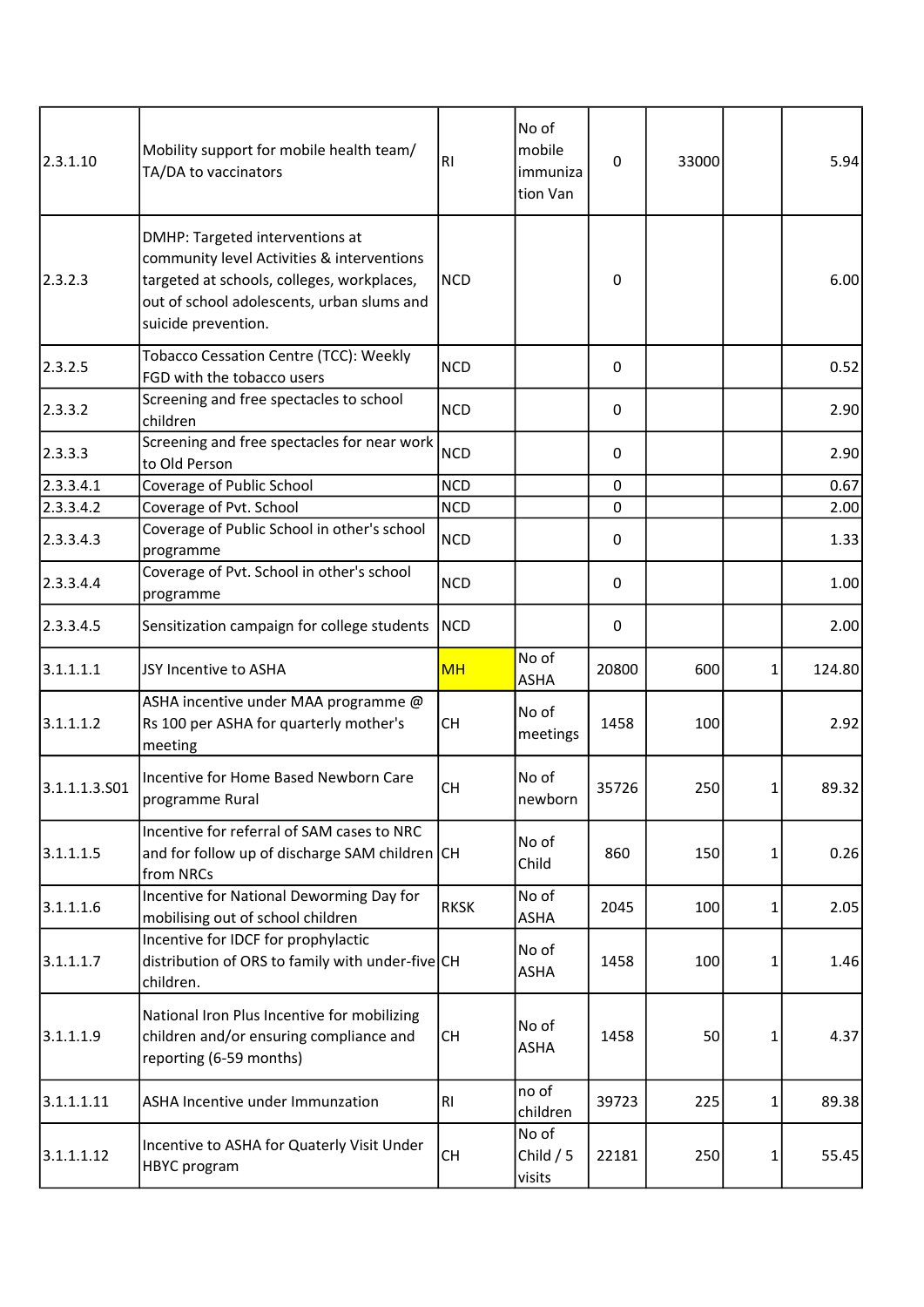| 3.1.1.1.13.503 | ASHA incentive for HRP identification and<br>follow up                                                      | MH        | No of<br><b>ASHA</b>               | 1000        | 300  | 1 | 3.00  |
|----------------|-------------------------------------------------------------------------------------------------------------|-----------|------------------------------------|-------------|------|---|-------|
| 3.1.1.2.1      | ASHA Incentives under Saas Bahu<br>Sammellan                                                                | <b>FP</b> | No of<br>Saas Bahu<br>Sammela<br>n | 1179        | 100  |   | 1.18  |
| 3.1.1.2.2      | ASHA Incentives under Nayi Pehl Kit                                                                         | FP        | No of<br>Nayi<br>Pahel Kit         | 4905        | 100  |   | 4.91  |
| 3.1.1.2.4      | ASHA PPIUCD incentive for accompanying<br>the client for PPIUCD insertion                                   | <b>FP</b> |                                    | 905         | 150  |   | 1.36  |
| 3.1.1.2.5      | ASHA PAIUCD incentive for accompanying<br>the client for PAIUCD insertion                                   | <b>FP</b> |                                    | 149         | 150  |   | 0.22  |
| 3.1.1.2.6.S01  | ASHA incentive under ESB scheme for<br>promoting spacing of births between 02<br>children                   | FP        | No of<br>Clints                    | 2000        | 500  |   | 10.00 |
| 3.1.1.2.6.S02  | ASHA incentive under ESB scheme for<br>promoting spacing of 02 years after<br>marriage                      | FP        | No of<br>Clints                    | 1500        | 500  |   | 7.50  |
| 3.1.1.2.7      | ASHA incentive under ESB scheme for<br>promoting Adoption of Limiting Method<br>upto Two Children           | FP        | No of<br>Clints                    | 786         | 1000 |   | 7.86  |
| 3.1.1.2.9.S01  | ASHA incentive for injectable contraceptive                                                                 | <b>FP</b> | No of<br>Cases                     | 3198        | 100  |   | 3.20  |
| 3.1.1.2.9.502  | Reimbursement of travel expenses for<br>accompanying a women to facility for<br>medical abortion            | <b>FP</b> | No of<br>Cases                     | 30          | 225  |   | 0.07  |
| 3.1.1.2.9.503  | Reimbursement of travel expenses for<br>accompanying a women to facility for<br>surgical abortion (MVA/EVA) | FP        | No of<br>Cases                     | 30          | 150  |   | 0.05  |
| 3.1.1.4.2      | ASHA Incentive for Dengue and<br>Chikungunya                                                                |           |                                    | 0           |      |   | 19.53 |
| 3.1.1.4.5      | Honorarium for Drug Distribution including<br>ASHAs and supervisors involved in MDA                         |           |                                    | 0           |      |   | 28.61 |
| 3.1.1.4.8.1    | ASHA incentive for detection of leprosy                                                                     |           |                                    | 303         |      |   | 0.76  |
| 3.1.1.4.8.2    | <b>ASHA Incentive for PB (Treatment</b><br>completion)                                                      |           |                                    | 182         |      |   | 0.73  |
| 3.1.1.4.8.3    | ASHA Incentive for MB (Treatment<br>completion)                                                             |           |                                    | 121         |      |   | 0.73  |
| 3.1.1.4.9      | ASHA Involvement under NLEP -<br>Sensitisation                                                              |           |                                    | 300         |      |   | 0.30  |
| 3.1.1.5.2.503  | ASHA Incentive Filling of CBAC forms Under<br>HWC                                                           | <b>CP</b> |                                    | $\mathbf 0$ |      |   | 27.00 |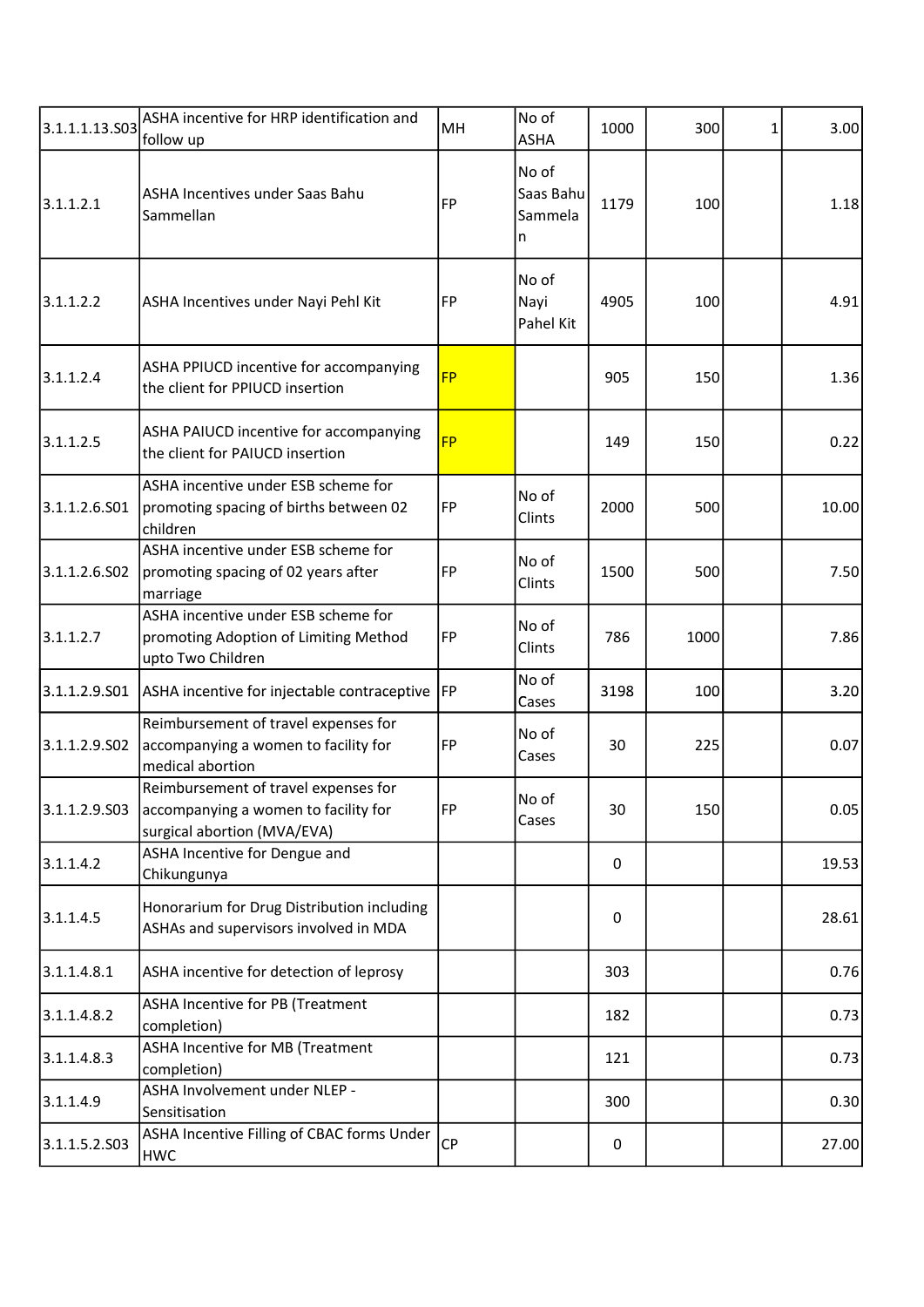| 3.1.1.5.2.S04 | ASHA Incentive for Mobilising, Screening<br>and Follow Up Under HWC                                                         | <b>CP</b> |                                    | 0           |      |   | 27.00  |
|---------------|-----------------------------------------------------------------------------------------------------------------------------|-----------|------------------------------------|-------------|------|---|--------|
| 3.1.1.6.1     | ASHA incentives for routine activities                                                                                      | <b>CP</b> |                                    | 1953        |      |   | 468.72 |
| 3.1.1.6.3.504 | Incentive to ASHA Facilitator                                                                                               | <b>CP</b> |                                    | 98          |      |   | 5.29   |
| 3.1.1.6.3.S05 | Incentive to ASHA for Health Promotion Day CP                                                                               |           |                                    | 1953        |      |   | 46.87  |
| 3.1.1.6.3.506 | Incentive to ASHA under PMMVY                                                                                               | <b>CP</b> |                                    | 11718       |      |   | 11.72  |
| 3.1.1.6.3.507 | Incentive to ASHA Facilitator for CBAC, HRP<br>and SAM Tracking                                                             | <b>CP</b> |                                    | 98          |      |   | 14.70  |
| 3.1.2.10      | Any Other (ASHATraining Cost)                                                                                               |           |                                    | 0           |      |   | 26.76  |
| 3.1.3.1       | Supervision costs by ASHA facilitators(12<br>months)                                                                        | <b>CP</b> |                                    | 98          |      |   | 70.56  |
| 3.1.3.2       | Support provisions to ASHA (Uniform)                                                                                        | <b>CP</b> |                                    | 2051        |      |   | 12.31  |
| 3.1.3.3       | Awards to ASHA's/Link workers                                                                                               | CP        |                                    | $\mathbf 0$ |      |   | 6.20   |
| 3.1.3.4       | Mobilization of children through ASHA or<br>other mobilizers                                                                | <b>RI</b> | No of<br>session                   | 18874       | 150  | 1 | 28.31  |
| 3.1.3.5.501   | Incentive for other link workers for<br>Prepration of Due List of Childrens to be<br>immunized                              | RI        | No of<br>session                   | 306         | 100  | 1 | 0.31   |
| 3.2.1.502     | Other activities under Mission Parivar Vikas<br>: Demand Generation (Saas Bahu<br>Sammellan)                                | FP        | No of<br>Saas Bahu<br>Sammela<br>n | 1179        | 1500 |   | 17.69  |
| 3.2.3.1.1     | Treatment Supporter Honorarium (Rs 1000)                                                                                    |           |                                    | 0           |      |   | 24.37  |
| 3.2.3.1.2     | Treatment Supporter Honorarium (Rs 5000)                                                                                    |           |                                    | 0           |      |   | 3.70   |
| 3.2.3.1.3     | Incentive for informant (Rs 500)                                                                                            |           |                                    | 0           |      |   | 2.74   |
| 3.2.3.4.501   | Incentive for community<br>volunteers/supervisors /LT etc undertaking<br><b>ACF</b>                                         |           |                                    | $\mathbf 0$ |      |   | 28.97  |
| 3.2.5.2.1     | Dengue & Chikungunya: Vector Control,<br>environmental management & fogging<br>machine                                      |           |                                    | $\mathbf 0$ |      |   | 12.98  |
| 3.3.3.2       | Training of PRI's representatives/ Police<br>personnel/ Teachers/ Transport personnel/<br>NGO personnel/ other stakeholders |           |                                    | $\mathbf 0$ |      |   | 0.30   |
| 3.3.4.S01     | <b>AAA Platform</b>                                                                                                         |           |                                    | 3776        |      |   | 16.99  |
| 4.1.1         | <b>District Hospitals</b>                                                                                                   | <b>CP</b> |                                    | 2           |      |   | 10.00  |
| 4.1.3         | <b>Community Health Centers</b>                                                                                             | <b>CP</b> |                                    | 10          |      |   | 25.00  |
| 4.1.4         | <b>Primary Health Centers</b>                                                                                               | <b>CP</b> |                                    | 23          |      |   | 20.13  |
| 4.1.5         | <b>Sub Centers</b>                                                                                                          | <b>CP</b> |                                    | 248         |      |   | 29.76  |
| 4.1.6         | Village Health Sanitation & Nutrition<br>Committee                                                                          | <b>CP</b> |                                    | 1014        |      |   | 60.84  |
| 4.1.7.S01     | H&WC Additional Untied Grant-SC                                                                                             | <b>CP</b> |                                    | 0           |      |   | 57.90  |
| 4.1.7.502     | H&WC Additional Untied Grant-PHC                                                                                            | CP        |                                    | 0           |      |   | 11.50  |
| 5.1.1.2.8     | Infrastructure strengthening of SC to H&WC CP                                                                               |           |                                    | 0           |      |   | 175.00 |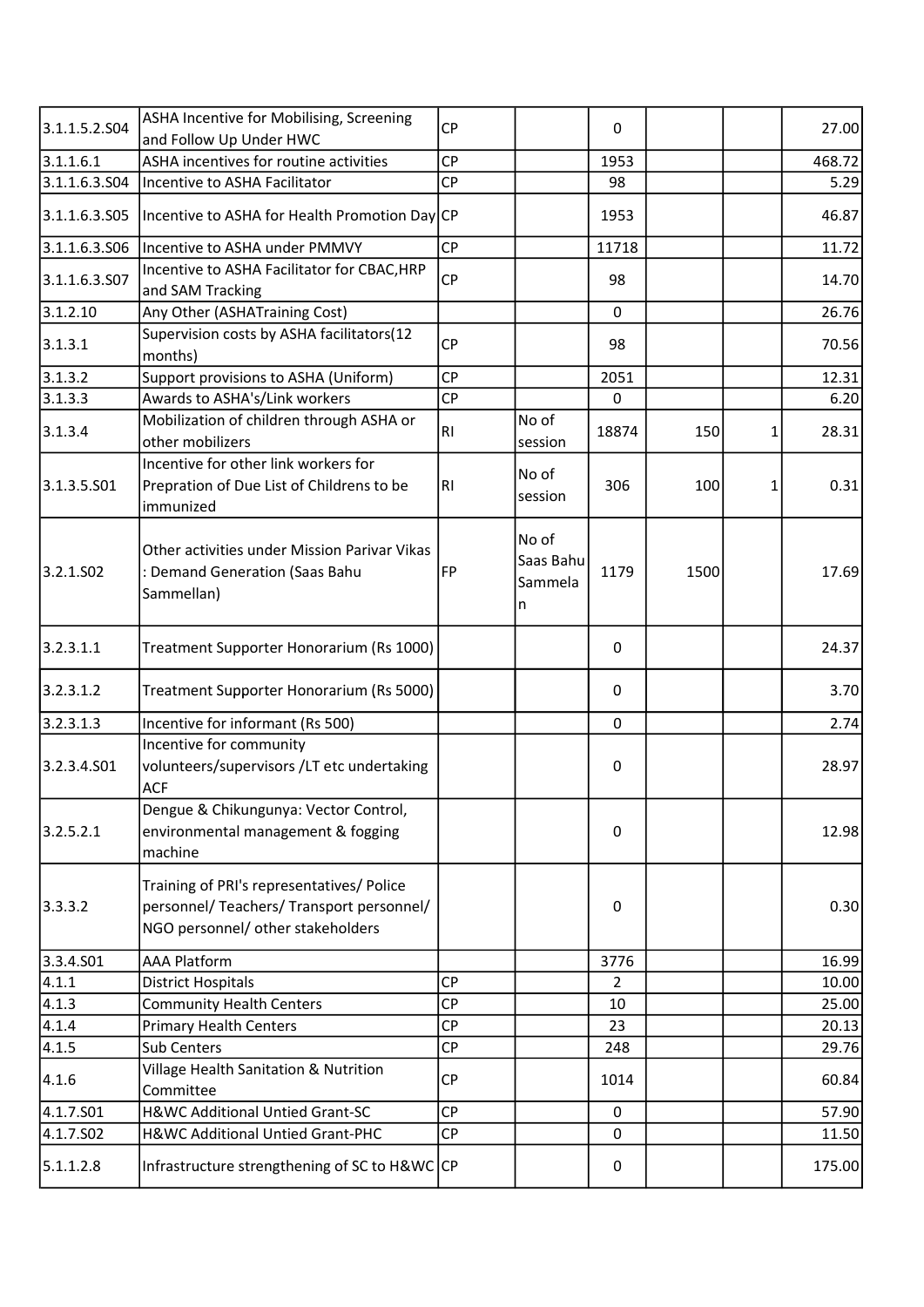| 5.3.3         | Blood bank/ Blood storage/ Day care centre   BLOOD                                     |                |                                  |                |      |              |      |
|---------------|----------------------------------------------------------------------------------------|----------------|----------------------------------|----------------|------|--------------|------|
|               | for hemoglobinopathies                                                                 | <b>CELL</b>    |                                  | 0              |      |              | 3.50 |
| 5.3.9         | Safety Pits                                                                            | R <sub>l</sub> | No.                              | $\overline{7}$ | 6000 | $\mathbf{1}$ | 0.42 |
| 5.3.14        | Civil Works under RNTCP                                                                | CD             |                                  | 0              |      |              | 3.11 |
| 6.1.1.1.1     | MVA / EVA for Safe Abortion services                                                   | <b>FP/CAC</b>  | No of<br>MVA/<br><b>EVA kits</b> | 50             | 3000 |              | 1.50 |
| 6.1.1.2.2     | Digital Hemoglobinometer for RBSK Team                                                 | <b>RKSK</b>    |                                  | 1              |      |              | 0.10 |
| 6.1.1.2.3 S01 | Procurement Of Equipment for Skill Lab<br>Under SAANS at District Level                | <b>CH</b>      | No of<br>Equipmen<br>t           | $\mathbf{1}$   |      |              | 2.50 |
| 6.1.1.2.3.502 | Procurement Of Hand held Pulse Oximeter<br>and nebulizer under SAANS at District Level | <b>CH</b>      | No of<br>Equipmen<br>t           | 88             |      |              | 7.92 |
| 6.1.1.3.5     | PPIUCD forceps                                                                         | FP             | No of<br>Kallys<br>forceps       | 7              | 1000 |              | 0.07 |
| 6.1.1.5.1     | Equipment for Mobile health teams                                                      | <b>RBSK</b>    | No of<br>teams                   | 18             | 5000 | 1            | 0.90 |
| 6.1.1.15.2    | <b>Equipment for IHIP</b>                                                              |                |                                  | $\mathbf 0$    |      |              | 0.60 |
| 6.1.1.17.1    | Equipments                                                                             |                |                                  | 0              |      |              | 0.05 |
| 6.1.1.18.1    | Procurement of Equipment                                                               |                |                                  | 0              |      |              | 3.50 |
| 6.1.1.19.3    | Grant-in-aid for Vision Centre (PHC) (Govt.)                                           |                |                                  | 0              |      |              | 1.00 |
| 6.1.1.21.4    | Non-recurring GIA: Machinery & Equipment<br>for CHC                                    |                |                                  | 0              |      |              | 2.50 |
| 6.1.2.3.1     | <b>MCR</b>                                                                             |                |                                  | 150            |      |              | 0.60 |
| 6.1.2.3.2     | Aids/Appliance                                                                         |                |                                  | 0              |      |              | 0.17 |
| 6.1.2.5.1     | Tablets; software for H&WC and ANM/<br><b>MPW</b>                                      | <b>CP</b>      |                                  | 0              |      |              | 1.15 |
| 6.1.3.1.3     | <b>Equipment Maintenance</b>                                                           |                |                                  | 0              |      |              | 1.11 |
| 6.2.1.2       | Drugs for Safe Abortion (MMA)                                                          | FP/CAC         | No of<br><b>Tablets</b>          | 300            |      |              | 0.04 |
| 6.2.1.7.5.501 | Drugs & Consumables Normal Delivery L1<br>Facility                                     | MH             | No of<br>benificieri<br>es       | 12200          | 100  |              | 2.44 |
| 6.2.1.7.5.502 | Drugs & Consumables Normal Delivery L2<br>Facility                                     | MH             | No of<br>benificieri<br>es       | 12000          | 200  | 1            | 4.80 |
| 6.2.1.7.5.S03 | Drugs & Consumables Normal Delivery L3<br>Facility                                     | MH             | No of<br>benificieri<br>es       | 5000           | 300  | 1            | 4.00 |
| 6.2.1.7.5.S04 | Drugs & Consumables Caesarean Delivery<br>L3 Facility                                  | MH             | No of<br>benificieri<br>es       | 200            | 1800 | 1            | 0.72 |
| 6.2.1.7.5.S08 | Drugs & Consumables Safe Dilivery Kit for<br>HIV infected Pregnant Women               | MH             | No of<br>benificieri<br>es       | 60             | 1500 | 1            | 0.90 |
| 6.2.2.9       | AEFI kit under RI Program                                                              | RI             | No.                              | 55             | 200  | 1            | 0.11 |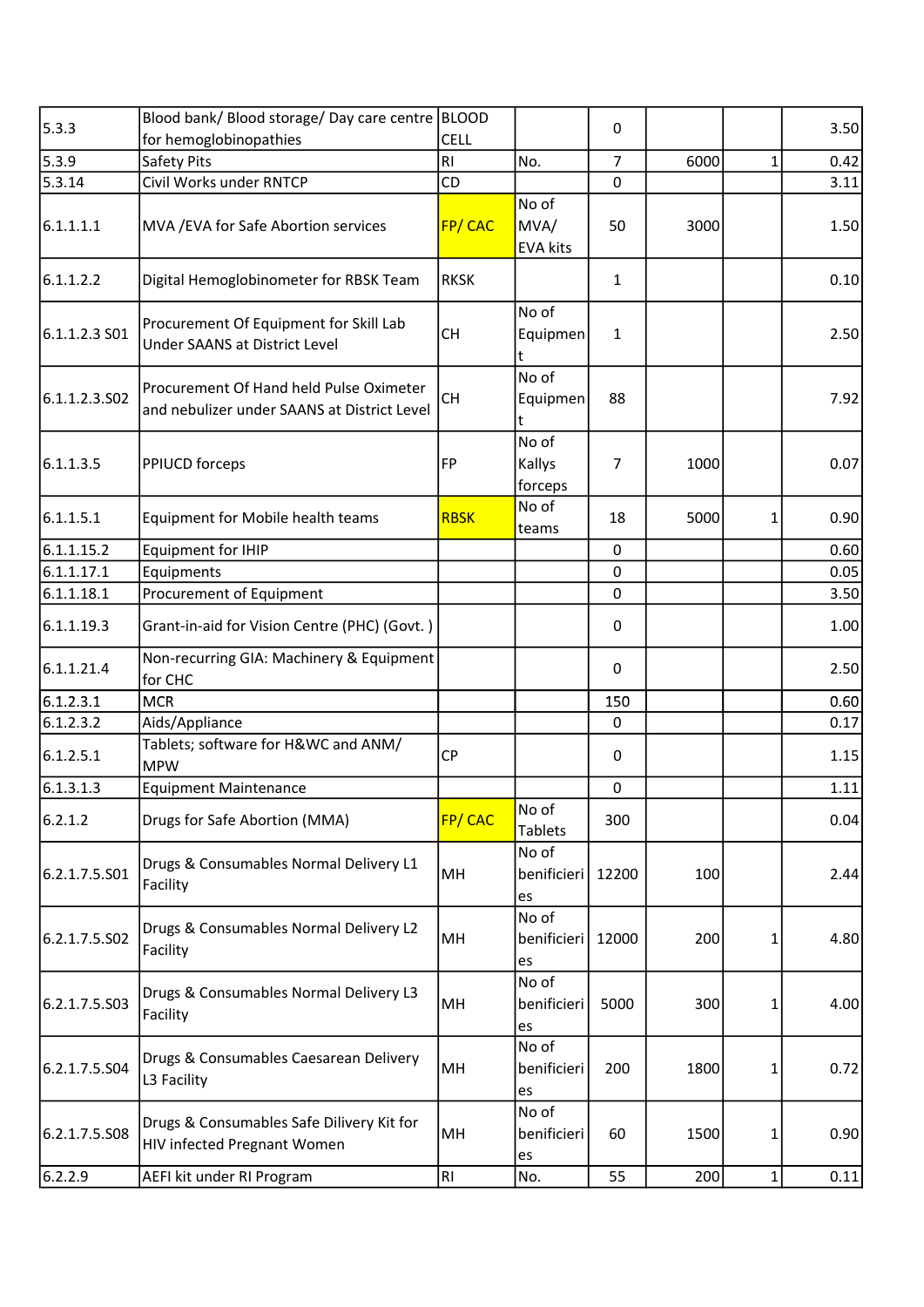| 6.2.3.1     | Nayi Pehl Kit                                                                                  | FP             | No of<br>Nayi<br>Pahel Kit | 4905             | 220  |                | 10.79  |
|-------------|------------------------------------------------------------------------------------------------|----------------|----------------------------|------------------|------|----------------|--------|
| 6.2.5.1     | Medicine for Mobile health team                                                                | <b>RBSK</b>    | No of<br>teams             | 18               | 5000 | 1              | 0.90   |
| 6.2.6.4     | Replenishment of ASHA HBNC kits                                                                | <b>CP</b>      |                            | 1654             |      |                | 2.48   |
| 6.2.8.1     | Red/Black plastic bags et                                                                      | R <sub>l</sub> | No of<br>session           | 23592            | 10   | 1              | 2.36   |
| 6.2.8.2     | Bleach/Hypochlorite solution/ Twin bucket<br>and hub cutter                                    | <b>RI</b>      |                            | 12               |      |                | 0.18   |
| 6.2.9.1     | AYUSH drugs for DH / CHC / PHC                                                                 | <b>AYUSH</b>   |                            | 22               |      |                | 11.00  |
| 6.2.10.1    | <b>Consumables for NOHP</b>                                                                    |                |                            | $\pmb{0}$        |      |                | 5.00   |
| 6.2.12.1    | Chloroquine phosphate tablets                                                                  |                |                            | $\mathbf 0$      |      |                | 0.15   |
| 6.2.12.2    | Primaquine tablets 2.5 mg                                                                      |                |                            | $\mathbf 0$      |      |                | 0.08   |
| 6.2.12.3    | Primaquine tablets 7.5 mg                                                                      |                |                            | $\pmb{0}$        |      |                | 0.15   |
| 6.2.13.1    | Supportive drugs, lab. Reagents                                                                |                |                            | $\pmb{0}$        |      |                | 0.68   |
| 6.2.14.1    | Laboratory Materials                                                                           |                |                            | $\mathbf 0$      |      |                | 14.13  |
| 6.2.14.2    | Procurement of Drugs                                                                           |                |                            | $\mathbf 0$      |      |                | 7.30   |
| 6.2.15.1    | Assistance for<br>consumables/drugs/medicines to the<br>Govt./District Hospital for Cat sx etc | <b>NCD</b>     |                            | $\boldsymbol{0}$ |      |                | 8.50   |
| 6.2.18.1    | Procurement of medicine & consumables<br>for TCC under NTCP                                    |                |                            | 0                |      |                | 2.00   |
| 6.2.19.1    | Drugs & supplies for District NCD Clinic                                                       |                |                            | $\mathbf 0$      |      |                | 12.00  |
| 6.2.19.3    | Drugs & supplies for CHC NCD Clinic                                                            |                |                            | $\mathbf 0$      |      |                | 18.00  |
| 6.2.19.4    | Drugs & supplies for PHC level                                                                 |                |                            | $\mathbf 0$      |      |                | 8.25   |
| 6.2.19.5    | Drugs & supplies for Sub-Centre level                                                          |                |                            | 0                |      |                | 30.50  |
| 6.2.22.1    | Cost of Lab recurring expences for H & WC                                                      | CP             |                            | $\mathbf 0$      |      |                | 64.80  |
| 6.4.3.501   | Free Diagnostics for Pregnant women under<br>JSSK - USG on PPP for PMSMA                       | MH             | No of<br>USG               | 1100             | 300  | 1 <sup>1</sup> | 3.30   |
| 6.4.3.502   | Free Diagnostics for Pregnant women under<br>JSSK- AVD for for HIV & Syphilis at VHNDs         | MH             | No of<br><b>AVD</b>        | 288              | 25   | 1              | 7.49   |
| 6.4.3.503   | Free Diagnostics for Pregnant women under<br><b>JSSK-MH</b>                                    | <b>MH</b>      | No of<br>benificieri<br>es | 49000            | 200  | 1              | 15.68  |
| 6.4.4       | Free Diagnostics for Sick infants under JSSK                                                   | CH             | No of<br>units             | 1                |      |                | 1.20   |
| 7.5.2       | Any Other                                                                                      |                |                            | 0                |      |                | 4.87   |
| 8.1.1.1     | ANMs                                                                                           | MH             |                            | 134              |      |                | 267.93 |
| 8.1.1.2.504 | Staff Nurses-DH Strengthening                                                                  | <b>HS</b>      |                            | 0                |      |                | 57.42  |
| 8.1.1.2.505 | <b>Staff Nurses-MH</b>                                                                         | MH             |                            | 48               |      |                | 161.31 |
| 8.1.1.2.511 | Staff Nurse - HWC                                                                              | <b>CP</b>      |                            | 0                |      |                | 44.59  |
| 8.1.1.5.502 | Laboratory Technicians -HR                                                                     |                |                            | 3                |      |                | 7.66   |
| 8.1.1.5.504 | Laboratory Technicians - RNTCP                                                                 |                |                            | 0                |      |                | 17.40  |
| 8.1.1.6.505 | OT Technician                                                                                  | <b>MH</b>      |                            | 4                |      |                | 10.08  |
| 8.1.1.8.502 | Pharmacist-DH Strengthening                                                                    | <b>HS</b>      |                            | $\mathbf 0$      |      |                | 8.10   |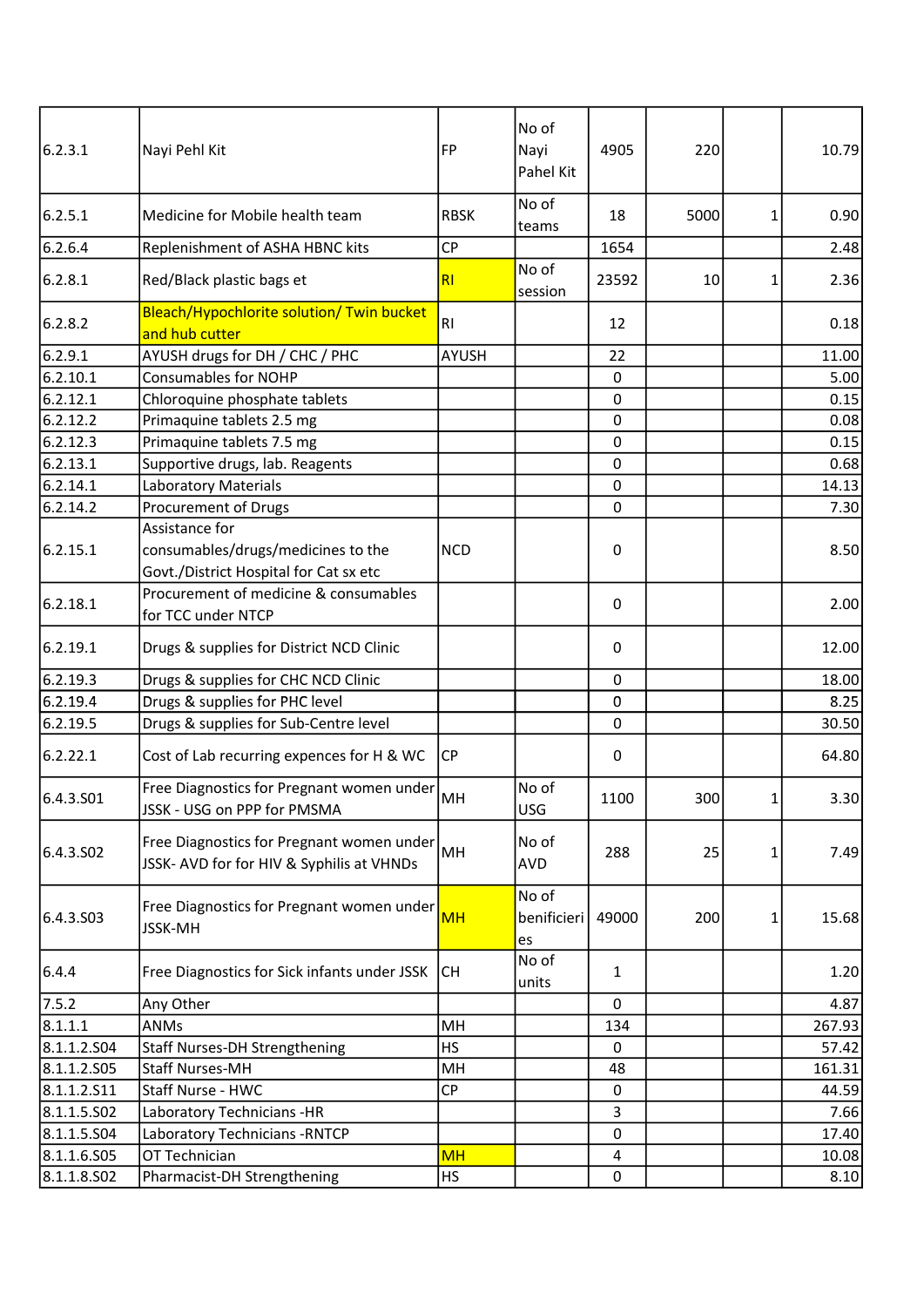| 8.1.1.10.S02  | Physiotherapist/ Occupational Therapist-CD-<br><b>NLEP</b> | CD           |          | 0                       |      |   | 4.63   |
|---------------|------------------------------------------------------------|--------------|----------|-------------------------|------|---|--------|
| 8.1.1.12      | Others (Para Medical Worker)-NLEP                          | <b>CD</b>    |          | $\mathbf 0$             |      |   | 16.20  |
| 8.1.2.1.504   | <b>Obstetricians and Gynaecologists -MH</b>                | MH           |          | 4                       |      |   | 43.20  |
| 8.1.2.3.504   | Anaesthetists - DH Strengthening                           | <b>HS</b>    |          | $\mathbf 0$             |      |   | 21.00  |
| 8.1.2.3.505   | Anaesthetists - MH                                         | MH           |          | 1                       |      |   | 7.20   |
| 8.1.2.4.502   | Surgeons-DH Strengthening                                  | <b>HS</b>    |          | $\mathbf 0$             |      |   | 21.00  |
|               | Pathologists/ Haemotologists-DH                            |              |          |                         |      |   |        |
| 8.1.2.6.503   | Strengthening                                              | <b>HS</b>    |          | $\mathbf 0$             |      |   | 21.00  |
| 8.1.3.4.501   | <b>ENT-DH Strengthening</b>                                | <b>HS</b>    |          | $\mathbf 0$             |      |   | 21.00  |
|               | FRU Operationalization for Gynae &                         |              |          |                         |      |   |        |
| 8.1.3.10.S01  | anesthetist specialist on call from govt                   | MH           | No of C- | 8                       | 3000 | 1 | 0.24   |
|               | sector                                                     |              | section  |                         |      |   |        |
|               | FRU Operationalization Gynecologists                       |              | No of C- |                         |      |   |        |
| 8.1.3.10.S02  | specialist on call from pvt sector                         | MH           | section  | 4                       | 4500 | 1 | 0.18   |
|               | FRU Operationalization anesthetist                         |              | No of C- |                         |      |   |        |
| 8.1.3.10.S03  | specialist on call for from pvt sector                     | MH           | section  | 4                       | 3000 | 1 | 0.12   |
| 8.1.5.502     | Medical Officers -DH Strengthening                         | <b>HS</b>    |          | $\mathbf 0$             |      |   | 14.40  |
| 8.1.5.503     | <b>Medical Officers -MH</b>                                | MH           |          | $\mathbf{1}$            |      |   | 8.19   |
| 8.1.6.1       | <b>AYUSH MOs</b>                                           | <b>AYUSH</b> |          | 22                      |      |   | 107.63 |
| 8.1.6.2       | Pharmacist - AYUSH                                         | <b>AYUSH</b> |          | 13                      |      |   | 26.26  |
| 8.1.7.1.1     | <b>MOs-AYUSH</b>                                           | <b>RBSK</b>  |          | 29                      |      |   | 126.75 |
| 8.1.7.1.2.S01 | <b>MOs-MBBS</b>                                            | <b>RBSK</b>  |          | 1                       |      |   | 6.99   |
| 8.1.7.1.2.502 | MOs-Dental MO/BDS                                          | <b>RBSK</b>  |          | 6                       |      |   | 40.78  |
| 8.1.7.1.3     | <b>Staff Nurse</b>                                         | <b>RBSK</b>  |          | 5                       |      |   | 16.02  |
| 8.1.7.1.4     | <b>ANM</b>                                                 | <b>RBSK</b>  |          | 13                      |      |   | 24.17  |
| 8.1.7.1.5.S01 | Para Medical Worker                                        | <b>RBSK</b>  |          | 14                      |      |   | 32.29  |
| 8.1.7.1.5.502 | Pharmacists                                                | <b>RBSK</b>  |          | $\overline{\mathbf{4}}$ |      |   | 7.92   |
| 8.1.8.1       | <b>Medical Officers</b>                                    | <b>CH</b>    |          | $\mathbf{1}$            |      |   | 5.40   |
| 8.1.8.2       | <b>Staff Nurse</b>                                         | <b>CH</b>    |          | 4                       |      |   | 12.79  |
| 8.1.8.3       | Cook cum caretaker                                         | <b>CH</b>    |          | $\overline{2}$          |      |   | 2.60   |
| 8.1.8.5       | Feeding demonstrator for NRC                               | <b>CH</b>    |          | $\mathbf{1}$            |      |   | 3.04   |
| 8.1.9.1       | Paediatrician                                              | <b>CH</b>    |          | 3                       |      |   | 49.50  |
| 8.1.9.3.501   | Staff Nurse - SNCU/KMC                                     | <b>CH</b>    |          | 12                      |      |   | 35.21  |
| 8.1.9.3.502   | Staff Nurse -NBSU                                          | <b>CH</b>    |          | 9                       |      |   | 16.61  |
|               | Others- SNCU Staff (Ward Aaya/ Cleaner/                    |              |          |                         |      |   |        |
| 8.1.9.6.SO2   | Security Guard)                                            | <b>CH</b>    |          | 9                       |      |   | 12.43  |
| 8.1.9.6.503   | Others- SNCU Staff DEO                                     | <b>CH</b>    |          | $\mathbf{1}$            |      |   | 2.14   |
| 8.1.10.3.501  | <b>Staff Nurses - DH Strengthening</b>                     | <b>HS</b>    |          | 0                       |      |   | 45.36  |
| 8.1.10.3.502  | Staff Nurses Incharge - DH Strengthening                   | <b>HS</b>    |          | 0                       |      |   | 2.88   |
| 8.1.12.1      | Mid-level Service Provider                                 | <b>CP</b>    |          | 0                       |      |   | 331.75 |
|               | Performance incentive for Mid-level service                |              |          |                         |      |   |        |
| 8.1.12.2      | providers                                                  | <b>CP</b>    |          | 0                       |      |   | 263.70 |
| 8.1.13.5      | Audiometrician/ Audiologist-NCD-NPPCD                      | <b>NCD</b>   |          | 0                       |      |   | 3.78   |
| 8.1.13.10     | TBHV-CD-RNTCP                                              | <b>CD</b>    |          | $\mathbf 0$             |      |   | 9.18   |
| 8.1.13.18     | Audiometrics Asstt.NCD-NPPCD                               | <b>NCD</b>   |          | 0                       |      |   | 2.13   |
| 8.1.13.19     | Instructor for Hearing Imapired Children-<br>NCD-NPPCD     | <b>NCD</b>   |          | 0                       |      |   | 2.13   |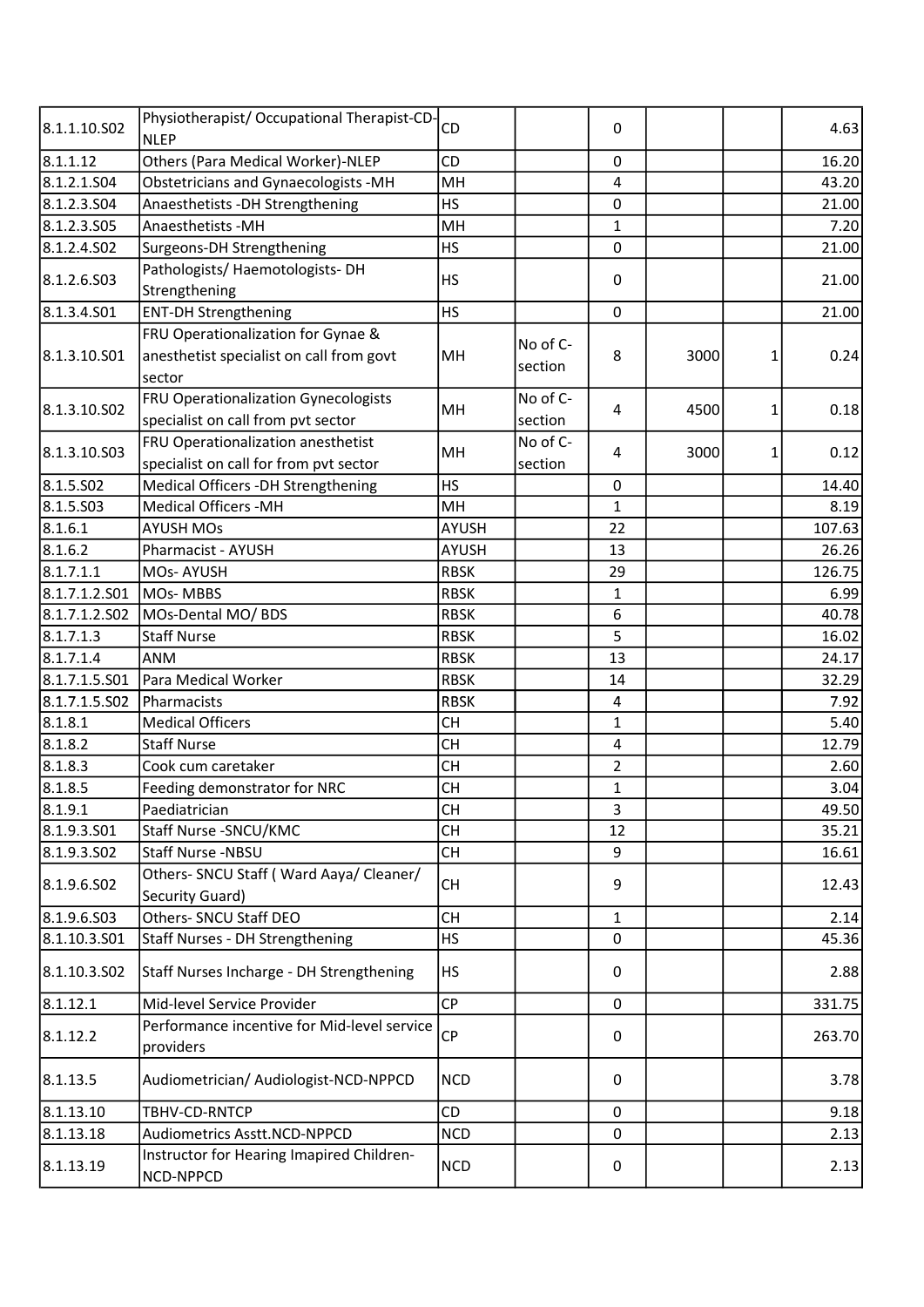|                         | 8.1.13.22.S07 Rogi Sahayata Kendra Manager                                                    | QA             |                         | $\overline{2}$ |        |              | 5.36   |
|-------------------------|-----------------------------------------------------------------------------------------------|----------------|-------------------------|----------------|--------|--------------|--------|
|                         | 8.1.13.22.S13 Rogi Sahayata Kendra Operator                                                   | QA             |                         | 2              |        |              | 2.95   |
| 8.1.16.2.S01            | <b>Cold Chain Handlers</b>                                                                    | R <sub>l</sub> |                         | 0              |        |              | 2.00   |
| 8.1.16.2.502            | Technician / Trfeigerator Machinic                                                            |                |                         | 0              |        |              | 3.35   |
| 8.1.16.6.S02            | Data Entry Operator CD-RCP                                                                    | CD             |                         | $\mathbf 0$    |        |              | 0.25   |
| 8.1.16.7.S05            | Cleaner-NRC                                                                                   | <b>CH</b>      |                         | 1              |        |              | 1.44   |
| 8.4.7                   | Incentive to provider for PPIUCD services<br>@Rs 150 per PPIUCD insertion                     | <b>FP</b>      | No of<br>Clints         | 905            | 150    |              | 1.36   |
| 8.4.8                   | Incentive to provider for PAIUCD Services<br>@Rs 150 per PAIUCD insertion                     | <b>FP</b>      | No of<br>Clints         | 149            | 150    |              | 0.22   |
| 8.4.9                   | Team based incentives for Health &<br>Wellness Centers (H&WC Sub Center)                      | <b>CP</b>      |                         | 0              |        |              | 193.38 |
| 8.4.10                  | Team based incentives for Health &<br>Wellness Centers (H&WC PHC)                             | <b>CP</b>      |                         | $\mathbf 0$    |        |              | 31.28  |
| 8.4.12.501              | HRP identification and follow up for ANM                                                      | MH             | No of HRP               | 1000           | 200    | 1            | 2.00   |
| 8.4.12.504              | RI Cold chain handlers incentive                                                              | RI             | No                      | 11             | 2400   | 12           | 3.17   |
| 9.1.6.1                 | Development/ translation and duplication<br>of training materials                             | <b>CH</b>      | No of<br>Module         | 590            | 100    | 1            | 0.59   |
| 9.2.3.S03               | Incentive for Program Coordination to (HoD<br>OBG/Principal)                                  | MH             |                         | 0              |        |              |        |
| 9.5.1.6                 | Training of Staff Nurses/ANMs / LHVs in<br>SBA                                                | <b>MH</b>      |                         | 44             |        |              | 57.41  |
| 9.5.1.21                | <b>Onsite Mentoring for DAKSHATA</b>                                                          |                |                         | 1              |        |              | 1.20   |
| 9.5.2.2.S01             | <b>State and District Lanch of SAANS</b>                                                      | <b>CH</b>      | No.                     | 1              |        |              | 0.50   |
| 9.5.2.2.SO <sub>2</sub> | State and District Planning and Review<br>Meeting of SAANS                                    | <b>CH</b>      | No.                     | 1              |        |              | 0.20   |
| 9.5.2.19                | Orientation on National Deworming Day                                                         | <b>RKSK</b>    |                         | 1              |        |              | 1.13   |
| 9.5.2.24.S02            | <b>District Training of SAANS</b>                                                             | CH             |                         | 11             |        |              | 3.65   |
| 9.5.2.25.S01            | One day Orientation Training for IDCF                                                         | <b>CH</b>      | No of<br>district       | 1              | 150000 | $\mathbf{1}$ | 1.50   |
| 9.5.3.1.501             | Qtr.Review/orientation meeting at Block<br>Level for ANM of 57 MPV Districts                  | <b>FP</b>      | No of<br>Meetings       | 9              | 3000   |              | 1.08   |
| 9.5.3.1.503             | District Level One Day Orientation of newly<br>recruited ANM/SN ON Family Planning<br>Schemes | FP             | No of<br>Meetings       | 1              | 3000   |              | 0.03   |
| 9.5.3.2.502             | District Level Dissemination Workshop                                                         | FP             | No of<br>workshop<br>s  | $\mathbf{1}$   | 10000  |              | 0.10   |
| 9.5.3.22                | Training of Medical officers (Injectible<br><b>Contraceptive Trainings)</b>                   | <b>FP</b>      | No of<br><b>Batches</b> | 1              | 22800  |              | 0.23   |
| 9.5.3.23                | Training of AYUSH doctors (Injectible<br><b>Contraceptive Trainings)</b>                      | <b>FP</b>      | No of<br><b>Batches</b> | 1              | 22800  |              | 0.23   |
| 9.5.3.24                | Training of Nurses (Staff Nurse/LHV/ANM)<br>(Injectible Contraceptive Trainings)              | <b>FP</b>      | No of<br><b>Batches</b> | 8              | 35800  |              | 2.86   |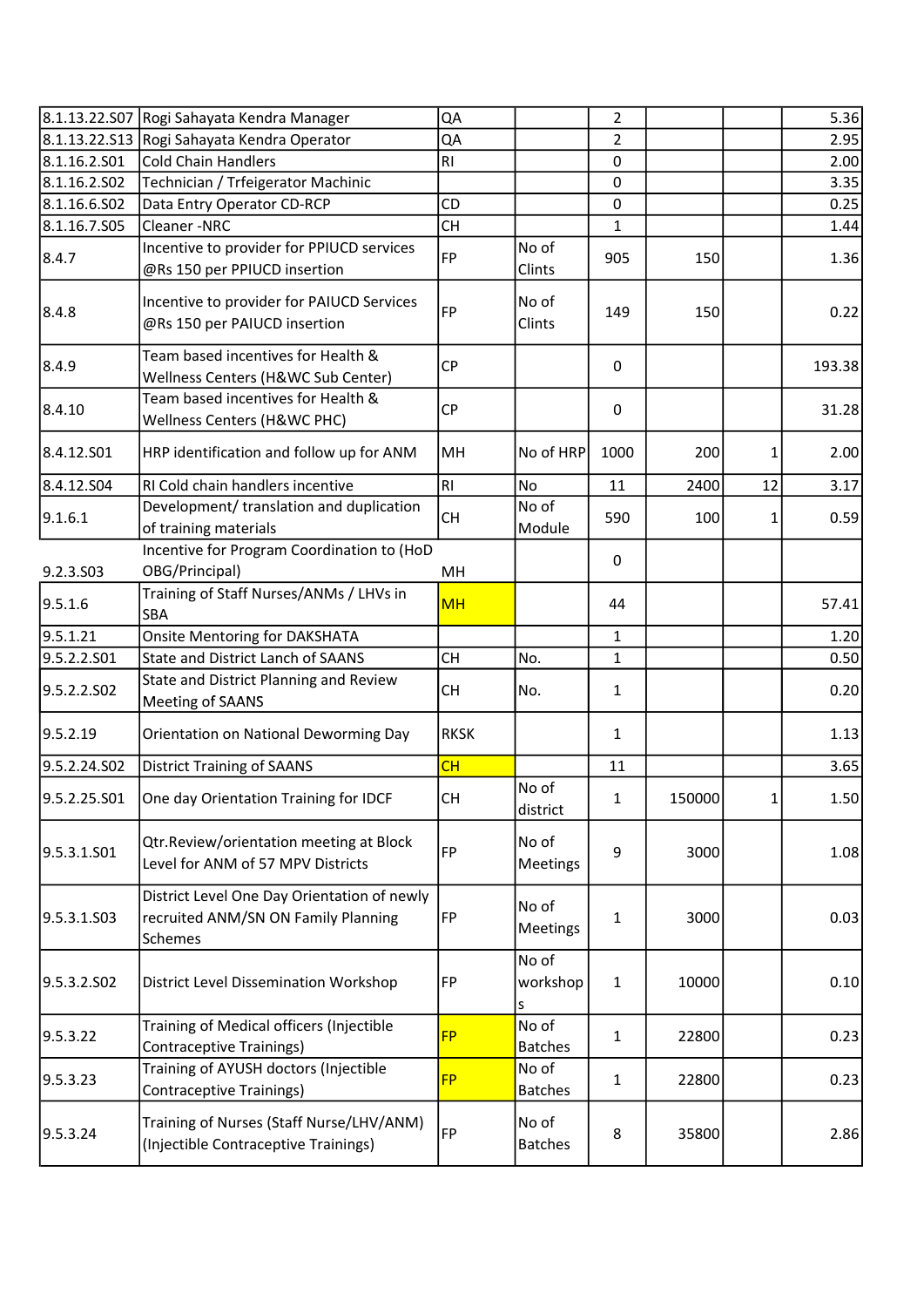| 9.5.4.10       | WIFS trainings (Block)                                                                                                                | <b>RKSK</b> | No of<br><b>Batch</b> | 10               | 3000  | 1 | 0.30  |
|----------------|---------------------------------------------------------------------------------------------------------------------------------------|-------------|-----------------------|------------------|-------|---|-------|
| 9.5.4.13.2     | Training of two nodal teachers per school                                                                                             | <b>RKSK</b> | No of<br>school       | 592              | 7000  | 1 | 41.44 |
| 9.5.4.13.3     | Any other (please specify) Anemia Free<br>Adolcent event at Inter Collages                                                            | <b>RKSK</b> | No of<br>event        | 20               | 5000  | 1 | 1.00  |
| 9.5.5.1        | RBSK Training - Training of Mobile health<br>team - technical and managerial (5 days)                                                 | <b>RBSK</b> | No of<br>batch        | 2                | 15450 | 1 | 0.31  |
| 9.5.7.4        | Any Other Training NPPCD                                                                                                              | <b>NCD</b>  |                       | $\boldsymbol{0}$ |       |   | 3.50  |
| 9.5.10.1.S01   | Training under Immunisation-Data Handler                                                                                              | RI.         |                       | $\mathbf 0$      |       |   | 0.05  |
| 9.5.10.1.S04   | Training under Immunisation-CCH                                                                                                       | RI          |                       | $\pmb{0}$        |       |   | 0.38  |
| 9.5.12.1       | Training / Capacity Building (Malaria)                                                                                                | CD          |                       | $\mathbf 0$      |       |   | 0.56  |
| 9.5.12.6       | Training/sensitization of district level<br>officers on ELF and drug distributors<br>including peripheral health workers (AES/<br>JE) | CD          |                       | $\mathbf 0$      |       |   | 2.31  |
| 9.5.14.1       | <b>Trainings under RNTCP</b>                                                                                                          | CD          |                       | $\mathbf 0$      |       |   | 2.44  |
| 9.5.17.1       | Training of doctors and staff at DH Level<br>under NPHCE                                                                              | <b>NCD</b>  |                       | 0                |       |   | 0.80  |
| 9.5.18.1.1     | Orientation of Stakeholder organizations                                                                                              | <b>NCD</b>  |                       | 0                |       |   | 0.40  |
| 9.5.18.1.2     | Training of Health Professionals                                                                                                      | <b>NCD</b>  |                       | $\mathbf 0$      |       |   | 0.40  |
| 9.5.18.1.3     | <b>Orientation of Law Enforcers</b>                                                                                                   | <b>NCD</b>  |                       | 0                |       |   | 0.60  |
| 9.5.18.1.4     | Other Trainings/Orientations - sessions<br>incorporated in other's training                                                           | <b>NCD</b>  |                       | $\boldsymbol{0}$ |       |   | 1.30  |
| 9.5.19.2       | District NCD Cell                                                                                                                     | <b>NCD</b>  |                       | $\pmb{0}$        |       |   | 3.00  |
| 9.5.25.3       | Kayakalp Trainings                                                                                                                    | QA          | <b>Batch</b>          | 1                | 33000 | 1 | 0.33  |
| 9.5.26.2       | Training cum review meeting for HMIS &<br><b>MCTS at District level</b>                                                               | <b>MIS</b>  |                       | 0                |       |   | 0.46  |
| 9.5.26.3       | Training cum review meeting for HMIS &<br><b>MCTS at Block level</b>                                                                  | <b>MIS</b>  |                       | $\pmb{0}$        |       |   | 1.78  |
| 9.5.27.4.S01   | Cost of Yoga Sessions                                                                                                                 | <b>CP</b>   |                       | 0                |       |   | 12.71 |
| 9.5.29.13.S04. | Scaling up Nurse Mentoring Program<br>Honorarium                                                                                      | MH          |                       | 9                |       |   | 5.40  |
| 9.5.29.13.S04  | Scaling up Nurse Mentoring Program Yearly<br><b>TADA</b>                                                                              | MH          |                       | 9                |       |   | 0.27  |
| 9.5.29.13.S04. | Scaling up Nurse Mentoring Program<br>Register                                                                                        | MH          |                       | 9                |       |   | 0.02  |
| 9.5.29.13.S04. | Scaling up Nurse Mentoring Program Mini<br>Skill Lab                                                                                  | MH          |                       | 9                |       |   | 9.00  |
| 10.1.1         | Maternal Death Review (both in institutions<br>and community)                                                                         | MH          | No of<br><b>CBMDR</b> | 58               | 600   | 1 | 0.35  |
| 10.1.2         | <b>Child Death Review</b>                                                                                                             | CH          | No of<br>district     | 1                |       |   | 12.67 |
| 10.2.4         | Microfilaria Survey - Lymphatic Filariasis                                                                                            | CD          |                       | 0                |       |   | 0.50  |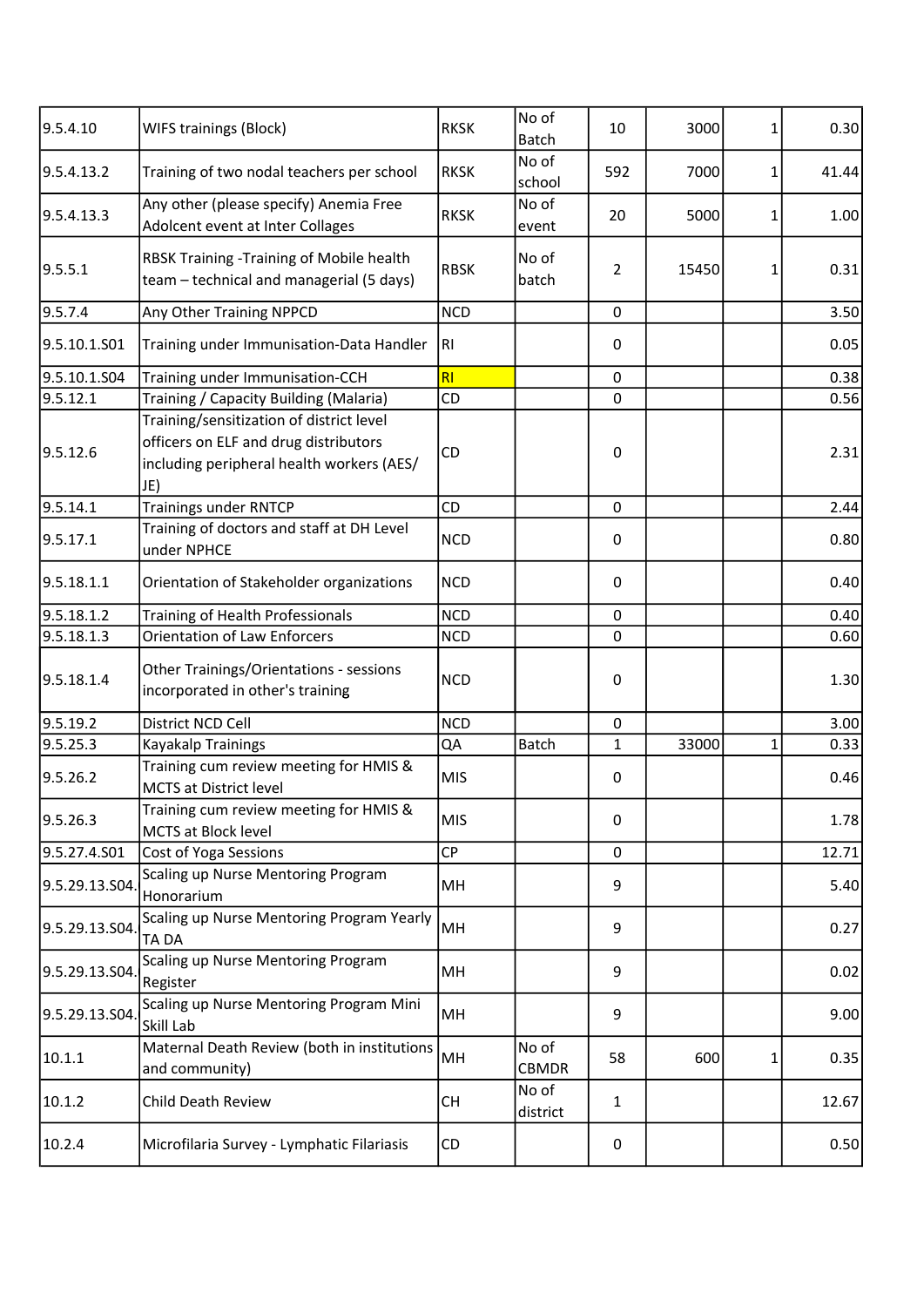|             | Monitoring & Evaluation (Post MDA                                           |                             |                   |                |        |   |       |
|-------------|-----------------------------------------------------------------------------|-----------------------------|-------------------|----------------|--------|---|-------|
| 10.2.5      | assessment by medical colleges (Govt. &                                     | CD                          |                   | 0              |        |   | 0.35  |
|             | private)/ICMR institutions)                                                 |                             |                   |                |        |   |       |
| 11.3        | Targeting Naturally Occurring Gathering of<br>People/ Health Mela           |                             |                   | $\overline{2}$ |        |   | 13.00 |
| 11.5.1      | Media Mix of Mid Media/ Mass Media                                          | <b>IEC</b>                  |                   | $\mathbf{1}$   |        |   | 0.55  |
| 11.5.4.S02  | Celebration of New Born Care Week                                           | <b>CH</b>                   | No of<br>district | 1              | 50000  | 1 | 0.50  |
| 11.5.4.S03  | <b>Celebration of Breastfeeding Week</b>                                    | <b>CH</b>                   | No of<br>district | 1              | 40000  | 1 | 0.40  |
| 11.5.4.S05  | District Level IEC/BCC Activity Under SAANS                                 | lсн                         | No.               | $\mathbf{1}$   | 200000 |   | 2.00  |
| 11.6.3      | IEC & promotional activities for World<br>Population Day celebration        | <b>IEC/FP</b>               | No of<br>events   | 10             |        |   | 1.61  |
| 11.6.4      | IEC & promotional activities for Vasectomy<br>Fortnight celebration         | <b>IEC/FP</b>               | No of<br>events   | 10             |        |   | 1.01  |
| 11.8.2      | Any other IEC/BCC activities (Wall Painting,<br>Banner & Poster)            | <b>IEC</b>                  |                   | 0              |        |   | 2.39  |
| 11.9.1.S01  | Creating awareness on declining sex ratio<br>issue (PNDT)- Block Level      | <b>IEC/PNDT</b>             | No of<br>Events   | 16             | 10000  |   | 1.60  |
| 11.9.1.SO2  | Creating awareness on declining sex ratio<br>issue (PNDT)- District Level   | <b>IEC/PNDT</b>             | No of<br>Events   | 1              | 25000  |   | 0.25  |
| 11.10.1.501 | Donor Refreshment amount                                                    | <b>BLOOD</b><br><b>CELL</b> | No of<br>donation | $\mathbf 0$    | 25     | 1 | 0.11  |
| 11.10.1.502 | <b>Blood donation Camp</b>                                                  | <b>BLOOD</b><br><b>CELL</b> | No of<br>camp     | 0              | 2500   | 1 | 0.15  |
| 11.10.1.503 | Travel & Communication Expenses for BB<br><b>Counselors PRO BCTV</b>        | <b>BLOOD</b><br><b>CELL</b> |                   | 0              |        |   | 0.18  |
| 11.11.1     | <b>IEC for NPPCD</b>                                                        | <b>IEC</b>                  |                   | $\mathbf 0$    |        |   | 0.50  |
| 11.14.1     | Health Education & Publicity for NIDDCP                                     | IEC                         |                   | 0              |        |   | 0.26  |
| 11.15.1     | IEC/BCC for Malaria                                                         | <b>IEC</b>                  |                   | 0              |        |   | 0.35  |
| 11.15.2     | IEC/BCC for Social mobilization (Dengue and<br>Chikungunya)                 | <b>IEC</b>                  |                   | 0              |        |   | 0.20  |
| 11.15.4     | Specific IEC/BCC for Lymphatic Filariasis                                   | IEC                         |                   | 0              |        |   | 1.98  |
| 11.16.1     | IEC/BCC: Mass media, Outdoor media, Rural<br>media, Advocacy media for NLEP | CD                          |                   | 0              |        |   | 0.98  |
| 11.17.1     | ACSM (State & district)                                                     | <b>IEC</b>                  |                   | $\Omega$       |        |   | 5.85  |
| 11.19.1     | Translation of IEC material and distribution                                | <b>IEC</b>                  |                   | 0              |        |   | 0.50  |
| 11.20.2     | Celebration of days-ie International Day for<br>older persons               | <b>IEC</b>                  |                   | 0              |        |   | 1.00  |
| 11.21.1     | <b>IEC/SBCC for NTCP</b>                                                    | <b>IEC</b>                  |                   | 0              |        |   | 1.50  |
| 11.22.2     | IEC/BCC for District NCD Cell                                               | <b>IEC</b>                  |                   | $\mathbf{0}$   |        |   | 2.00  |
| 11.24.1     | IEC activities for Health & Wellness centre<br>(H&WC)                       | <b>IEC</b>                  |                   | 0              |        |   | 49.25 |
| 11.24.3.4   | State-level IEC Campaigns/Other IEC<br>Campaigns                            | <b>IEC</b>                  |                   | 15             |        |   | 2.65  |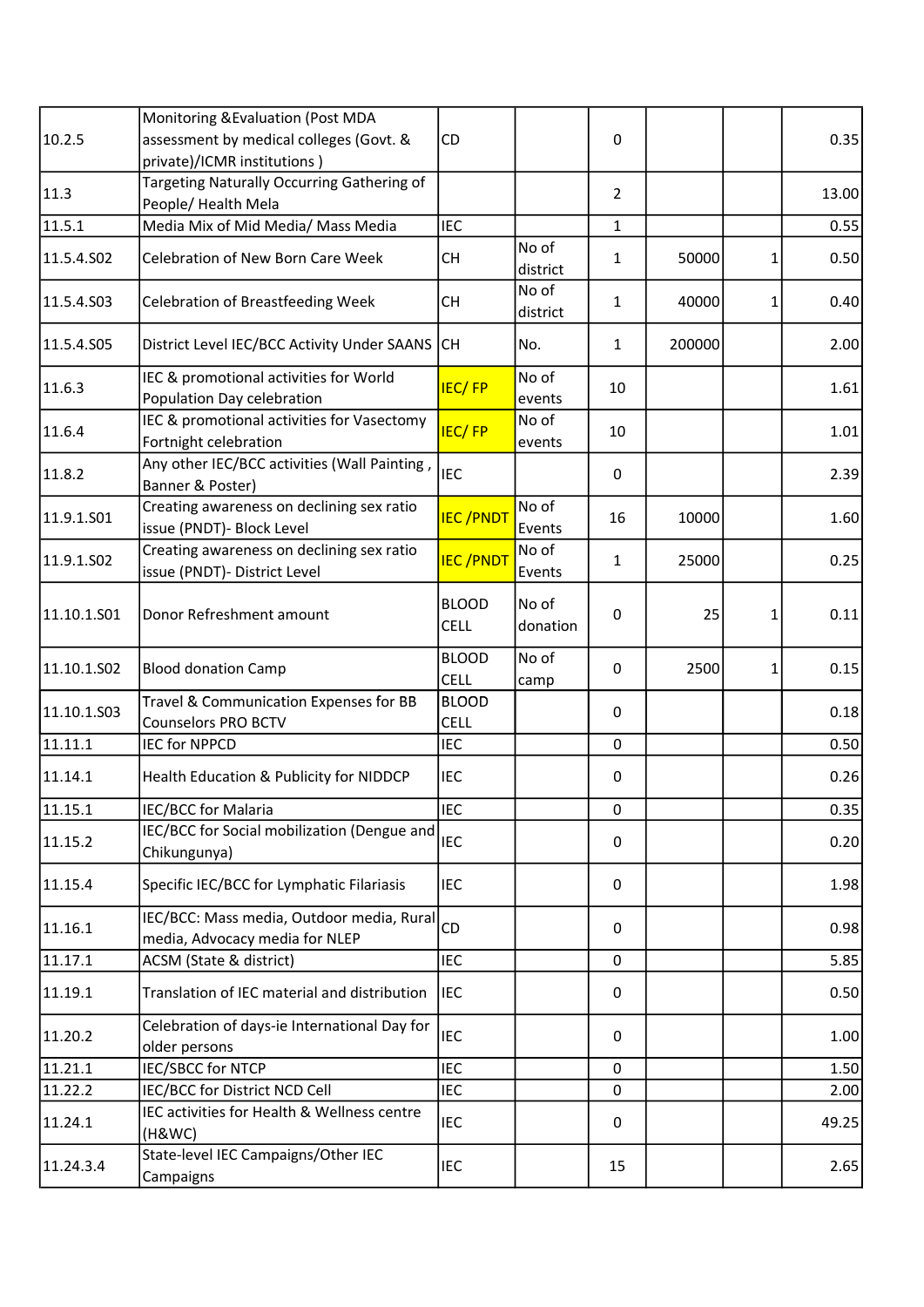|                     | IEC/BCC under NRCP: Rabies Awareness                                                                                                                 |                             |                          |                    |        |   |              |
|---------------------|------------------------------------------------------------------------------------------------------------------------------------------------------|-----------------------------|--------------------------|--------------------|--------|---|--------------|
| 11.24.4.1           | and DO'S and Don'ts in the event of Animal                                                                                                           |                             |                          | $\mathbf 0$        |        |   | 3.13         |
|                     | <b>Bites</b>                                                                                                                                         |                             |                          |                    |        |   |              |
| 11.24.4.2<br>12.1.1 | IEC/BCC under NOHP<br>Printing of MDR formats                                                                                                        | MH                          |                          | $\mathbf 0$<br>120 |        |   | 0.50<br>0.04 |
|                     | Printing of MCP cards, safe motherhood                                                                                                               |                             | No of                    |                    |        |   |              |
| 12.1.2              | booklets etc.                                                                                                                                        | MH                          | cards                    | 64630              | 17     | 1 | 10.99        |
| 12.1.3              | Printing of labor room registers and<br>casesheets/ LaQshya related printing                                                                         | MH                          | No of<br>casesheet       | 33000              | 10     | 1 | 3.30         |
|                     |                                                                                                                                                      |                             |                          |                    |        |   |              |
| 12.1.5              | Any other (Printing of CAC Format)                                                                                                                   | FP/CAC                      | No of<br>formats         | 175                |        |   | 0.26         |
| 12.2.4              | Printing of Child Death Review formats                                                                                                               | <b>CH</b>                   |                          | 406302             |        |   | 2.03         |
| 12.2.5              | Printing of compliance cards and reporting<br>formats for National Iron Plus Initiative-for<br>6-59 months age group and for 5-10 years<br>age group | CH                          | No of<br>format          | 174960             | 1      | 1 | 1.75         |
| 12.2.6              | Printing of IEC materials and reporting<br>formats etc. for National Deworming Day                                                                   | <b>RKSK</b>                 |                          | 1                  |        |   | 2.14         |
| 12.2.7              | Printing of IEC Materials and monitoring<br>formats for IDCF                                                                                         | <b>CH</b>                   | No of<br>District        | 1                  | 118000 | 1 | 1.18         |
| 12.2.10             | Printing (SNCU data management)                                                                                                                      | <b>CH</b>                   | No of<br>SNCU            | 1                  | 100000 | 1 | 1.00         |
| 12.2.11             | Printing of HBNC referral cards and other<br>formats                                                                                                 | <b>CH</b>                   | No. of<br>format         | 422664             | 0.5    | 1 | 2.11         |
| 12.3.3              | Printing of FP Manuals, Guidelines, etc.                                                                                                             | <b>FP</b>                   | No of<br>formats         | $\boldsymbol{0}$   |        |   | 6.34         |
| 12.5.4              | Printing of RBSK card and registers                                                                                                                  | <b>RBSK</b>                 | No of<br>children        | 324164             |        |   | 6.06         |
| 12.5.6              | Any other (Printing of Banner and Sticker<br>under RBSK)                                                                                             | <b>RBSK</b>                 |                          | 78                 |        |   | 0.09         |
| 12.7.1              | Printing of ASHA diary                                                                                                                               | <b>CP</b>                   |                          | 2051               |        |   | 3.59         |
| 12.7.2              | Printing of ASHA Modules and formats                                                                                                                 | <b>CP</b>                   |                          | 0                  |        |   | 0.58         |
| 12.7.3              | Printing of CBAC format                                                                                                                              | <b>CP</b>                   |                          | 0                  |        |   | 29.42        |
| 12.8.1              | Printing of cards for screening of children<br>for hemoglobinopathies                                                                                | <b>BLOOD</b><br><b>CELL</b> |                          | 0                  |        |   | 0.25         |
| 12.9.1              | Printing of HMIS Formats                                                                                                                             | <b>MIS</b>                  |                          | $\mathbf 0$        |        |   | 0.55         |
| 12.9.3              | Printing of MCTS follow-up formats/<br>services due list/ work plan                                                                                  | <b>MIS</b>                  |                          | 1953               |        |   | 0.70         |
| 12.10.1             | Printing and dissemination of Immunization<br>cards, tally sheets, monitoring forms etc.                                                             | RI                          | No of<br>Benificiar<br>у | 67557              | 10     | 1 | 6.76         |
| 12.13.2             | Printing                                                                                                                                             | CD                          |                          | $\mathbf 0$        |        |   | 2.14         |
| 12.14.1             | Printing of Challan Books under NTCP                                                                                                                 |                             |                          | $\mathbf 0$        |        |   | 0.21         |
| 12.17.5.502         | Printing of form P,L, S under IDSP progrm                                                                                                            |                             |                          | 0                  |        |   | 0.43         |
| 13.2.1              | Assessments                                                                                                                                          | QA                          |                          | 3                  |        |   | 0.30         |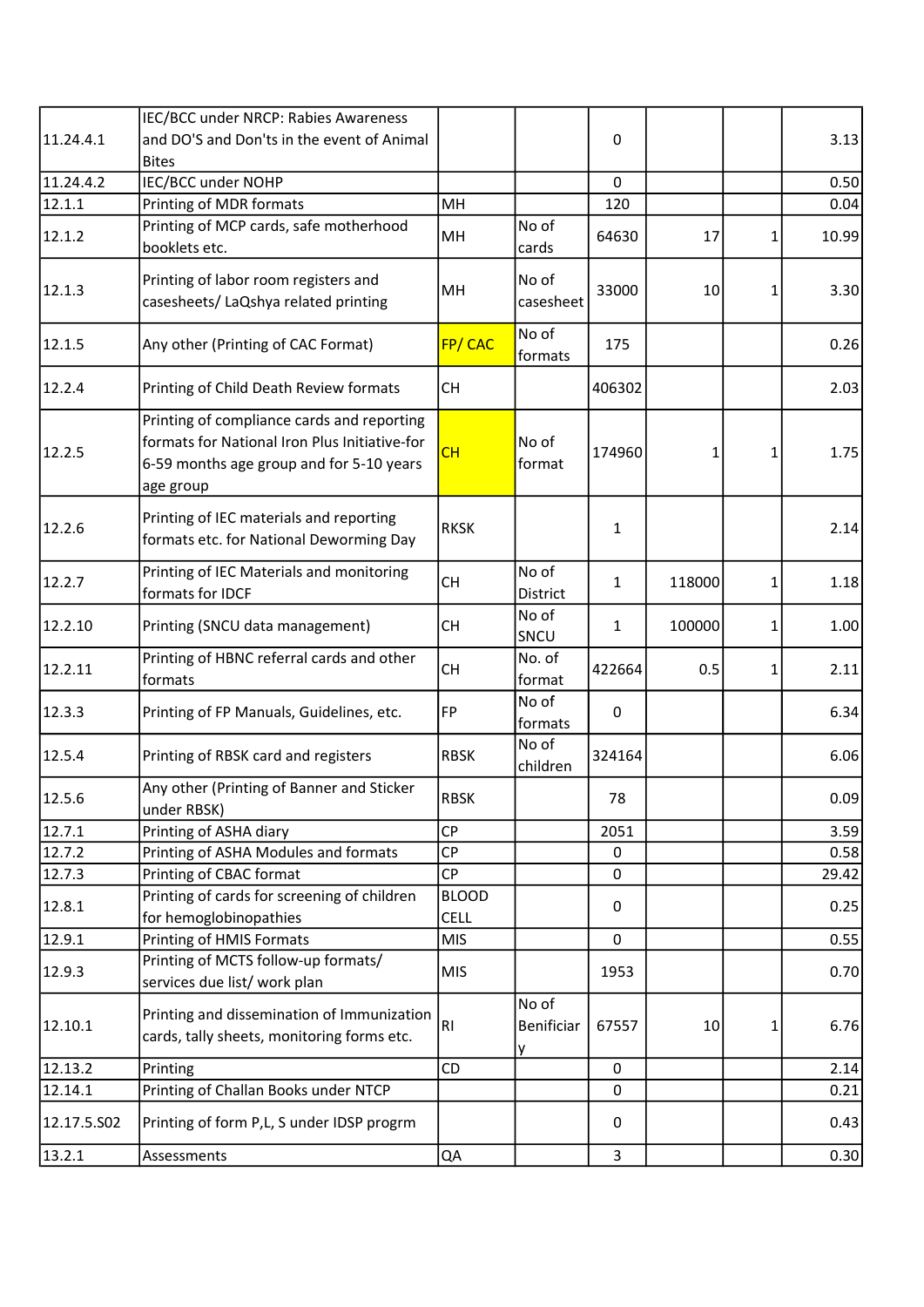| 14.2.3.502  | Implementation of FP-LMIS District-<br><b>Transportation Cost</b>                                                        | <b>FP</b>   | Lumpsum<br>p                  | 1                |        |   | 0.55  |
|-------------|--------------------------------------------------------------------------------------------------------------------------|-------------|-------------------------------|------------------|--------|---|-------|
| 14.2.4.1    | Alternative vaccine delivery in hard to reach<br>areas                                                                   | <b>RI</b>   | No of<br><b>AVD</b>           | 5718             | 200    | 1 | 11.44 |
| 14.2.5      | Alternative Vaccine Delivery in other areas                                                                              | RI          | No of<br><b>AVD</b>           | 12156            | 90     |   | 10.94 |
| 14.2.6      | POL for vaccine delivery from State to<br>district and from district to PHC/CHCs                                         | RI          | No of<br><b>Districts</b>     | 1                | 200000 | 1 | 2.00  |
| 14.2.7      | Cold chain maintenance                                                                                                   | RI          | No of<br>cold chain<br>points | $\boldsymbol{0}$ |        |   | 0.31  |
| 14.2.12     | Drug transportation charges                                                                                              | CD          |                               | 0                |        |   | 0.54  |
| 15.3.2      | Inter-sectoral convergence                                                                                               | <b>CD</b>   |                               | $\mathbf 0$      |        |   | 0.05  |
| 15.5.3      | Private Provider Incentive                                                                                               | CD          |                               | $\mathbf 0$      |        |   | 2.64  |
| 15.6.1      | Reimbursement for cataract operation for<br>NGO and Private Practitioners                                                | <b>NCD</b>  |                               | $\pmb{0}$        |        |   | 16.99 |
| 16.1.1.1.1  | State - Health Action Plan                                                                                               | PM          | No of<br><b>Booklet</b>       | 29               | 300    | 1 | 0.09  |
| 16.1.1.4    | Prepare detailed operational plan for RBSK<br>across districts (including cost of plan)                                  | <b>RBSK</b> | No of<br><b>Blocks</b>        | 9                | 500    | 1 | 0.05  |
| 16.1.1.6    | To develop micro plan at sub-centre level                                                                                | <b>RI</b>   | No                            | 264              | 100    | 1 | 0.26  |
| 16.1.1.7    | For consolidation of micro plans at block<br>level                                                                       | RI          | No                            | 14               | 1000   | 1 | 0.14  |
| 16.1.2.1.6  | Review meetings/ workshops under RKSK                                                                                    | <b>RKSK</b> |                               | $\overline{2}$   |        |   | 0.10  |
| 16.1.2.1.7  | RBSK Convergence/Monitoring meetings                                                                                     | <b>RBSK</b> | No of<br>Meetings             | 3                | 500    | 3 | 0.14  |
| 16.1.2.1.14 | Quarterly review meetings exclusive for RI<br>at district level with Block MOs, CDPO, and<br>other stake holders         | R           | No of<br>participan<br>ts     | 156              | 100    | 1 | 0.16  |
| 16.1.2.1.15 | Quarterly review meetings exclusive for RI<br>at block level                                                             | RI          | No of<br>participan<br>ts     | 3018             | 75     | 1 | 2.26  |
| 16.1.2.1.16 | <b>IDSP Meetings</b>                                                                                                     |             |                               | $\boldsymbol{0}$ |        |   | 0.04  |
| 16.1.2.1.17 | State Task Force, State Technical Advisory<br>Committee meeting, District coordination<br>meeting (Lymphatic Filariasis) |             |                               | 0                |        |   | 0.30  |
| 16.1.2.1.22 | Monthly meeting with the hospital staff                                                                                  |             |                               | 0                |        |   | 0.48  |
|             | 16.1.2.1.28.S0 District Level MDR Review Meeting                                                                         | MН          | No of<br>meetings             | 6                | 3000   | 1 | 0.18  |
| 16.1.2.2.3  | State/ District Quality Assurance Unit<br>(Monitoring & Supervision)                                                     | QA          | Vehicle                       | $\mathbf{1}$     |        |   | 3.60  |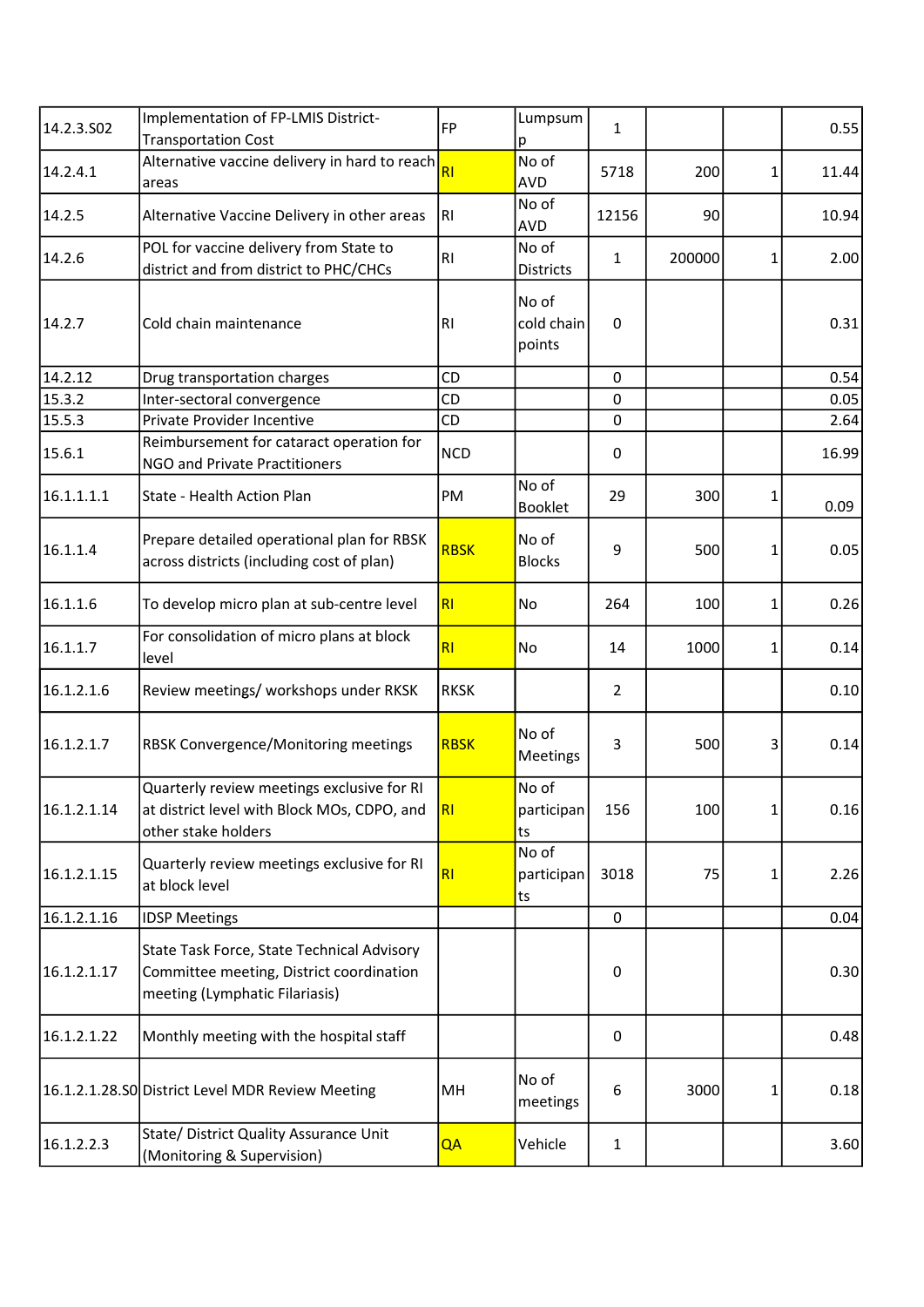| 16.1.2.2.5  | Monitoring, Evaluation & Supervision<br>(Malaria)                                                                                                  |           |                   | 0                |       | 2.13 |
|-------------|----------------------------------------------------------------------------------------------------------------------------------------------------|-----------|-------------------|------------------|-------|------|
| 16.1.2.2.6  | Monitoring/supervision and Rapid response<br>(Dengue and Chikungunya)                                                                              |           |                   | 0                |       | 1.98 |
| 16.1.2.2.8  | Monitoring & Supervision (Lymphatic<br>Filariasis)                                                                                                 |           |                   | 0                |       | 0.30 |
| 16.1.2.2.12 | District NCD Cell                                                                                                                                  |           |                   | 0                |       | 1.13 |
| 16.1.2.2.13 | <b>Supervision and Monitoring</b>                                                                                                                  |           |                   | $\mathbf 0$      |       | 2.44 |
| 16.1.2.2.14 | Monitoring Committee on Section 5                                                                                                                  |           |                   | 0                |       | 0.03 |
| 16.1.2.2.16 | Monitoring and Surveillance (review<br>meetings, Travel) under NRCP                                                                                |           |                   | 0                |       | 0.50 |
| 16.1.3.1.1  | Mobility Support for SPMU/State                                                                                                                    |           |                   | $\mathbf 0$      |       | 0.54 |
| 16.1.3.1.9  | Mobility support for Rapid Response Team                                                                                                           |           |                   | 0                |       | 0.34 |
| 16.1.3.1.13 | <b>Vehicle Operation (POL)</b>                                                                                                                     |           |                   | $\mathbf 0$      |       | 1.79 |
| 16.1.3.1.14 | Vehicle hiring                                                                                                                                     |           |                   | 0                |       | 2.76 |
| 16.1.3.1.15 | <b>Tobacco Cessation Centre (TCC): Mobility</b><br>support                                                                                         |           |                   | $\boldsymbol{0}$ |       | 0.60 |
| 16.1.3.3.1  | PM activities for World Population Day'<br>celebration (Only mobility cost): funds<br>earmarked for district level activities                      | <b>FP</b> | No of<br>events   | 1                | 20000 | 0.20 |
| 16.1.3.3.2  | PM activities for Vasectomy Fortnight<br>celebration (Only mobility cost): funds<br>earmarked for district level activities                        | <b>FP</b> | No of<br>events   | 1                | 5000  | 0.05 |
| 16.1.3.3.3  | Mobility Support for DPMU/District                                                                                                                 |           |                   | $\mathbf 0$      |       | 7.92 |
| 16.1.3.3.5  | Mobility Costs for ASHA Resource<br>Centre/ASHA Mentoring Group (Kindly<br>Specify)                                                                |           |                   | 1                |       | 0.10 |
| 16.1.3.3.7  | Mobility Support for supervision for district<br>level officers.                                                                                   | R1        | No                | 0                |       | 3.00 |
| 16.1.3.3.8  | MOBILITY: Travel Cost, POL, etc. during<br>outbreak investigations and field visits for<br>monitoring programme activities at DSU on<br>need basis |           |                   | 0                |       | 3.00 |
| 16.1.3.3.10 | Travel expenses - Contractual Staff at<br>District level                                                                                           |           |                   | 0                |       | 0.60 |
| 16.1.3.3.11 | Mobility Support: District Cell                                                                                                                    |           |                   | $\Omega$         |       | 1.33 |
| 16.1.3.3.13 | Miscellaneous/Travel                                                                                                                               |           |                   | $\mathbf 0$      |       | 3.60 |
| 16.1.3.3.14 | <b>Enforcement Squads</b>                                                                                                                          |           |                   | 0                |       | 0.10 |
| 16.1.3.3.15 | District Tobacco Control Cell (DTCC):<br><b>Mobility Support</b>                                                                                   |           |                   | 0                |       | 3.60 |
| 16.1.3.3.16 | District NCD Cell (TA,DA, POL)                                                                                                                     |           |                   | 0                |       | 0.66 |
|             | 16.1.3.3.17.SO Mission Parivar Vikas Campaign                                                                                                      | <b>FP</b> | No of<br>campaign | 28               | 1000  | 0.28 |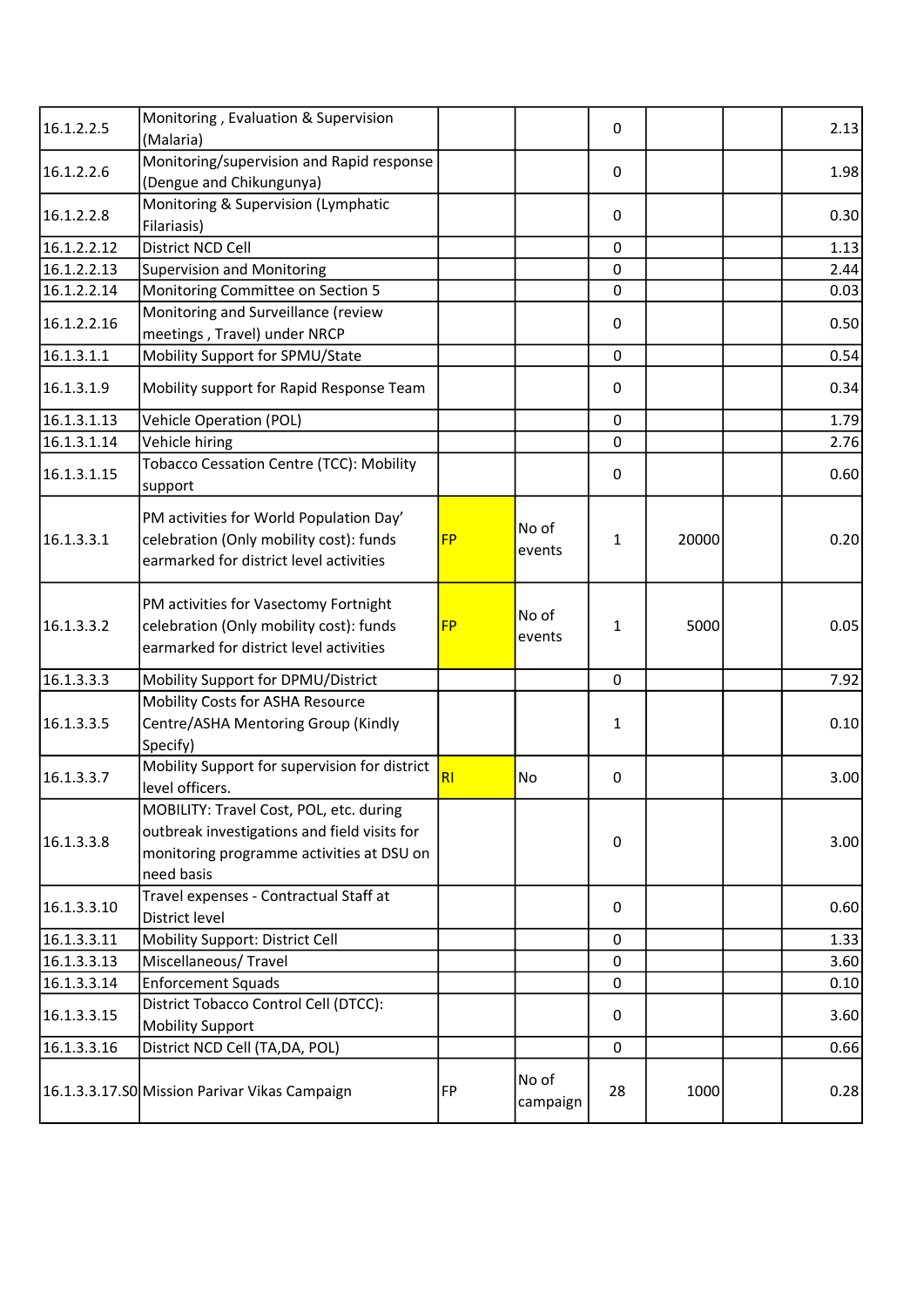| 16.1.3.4.1     | PM activities for World Population Day'<br>celebration (Only mobility cost): funds<br>earmarked for block level activities | <b>FP</b>   | No of<br>events                 | 9            | 1000  |   | 0.09  |
|----------------|----------------------------------------------------------------------------------------------------------------------------|-------------|---------------------------------|--------------|-------|---|-------|
| 16.1.3.4.2     | PM activities for Vasectomy Fortnight<br>celebration (Only mobility cost): funds<br>earmarked for block level activities   | <b>FP</b>   | No of<br>events                 | 9            | 1000  |   | 0.09  |
| 16.1.3.4.3.501 | Mobility for Supportive Supervision At Block<br>Level-M&E                                                                  | ME          |                                 | 0            |       |   | 35.64 |
| 16.1.3.4.3.502 | Mobility Support & Commnication cost for<br><b>BCPM</b>                                                                    | <b>CP</b>   |                                 | 0            |       |   | 5.51  |
|                | 16.1.3.4.5.S01 Communication Cost for HWC Staff                                                                            | <b>CP</b>   |                                 | 0            |       |   | 8.79  |
|                | 16.1.3.5.1.S01 TA/DA of HWC Staff                                                                                          | <b>CP</b>   |                                 | 0            |       |   | 8.79  |
| 16.1.3.5.1.S02 | Travel expenses for regular staff under<br><b>NLEP</b>                                                                     | CD          |                                 | 0            |       |   | 0.40  |
| 16.1.4.1.1     | JSY Administrative Expenses                                                                                                | <b>MH</b>   |                                 | 0            |       |   | 18.98 |
| 16.1.4.1.5     | Office expenses on telephone, fax,<br>Broadband Expenses & Other<br>Miscellaneous Expenditures                             |             |                                 | 0            |       |   | 0.60  |
| 16.1.4.1.10    | <b>Office Operation (Miscellaneous)</b>                                                                                    |             |                                 | $\Omega$     |       |   | 2.44  |
| 16.1.4.1.11    | Tobacco Cessation Centre (TCC): Office<br>Expenses                                                                         |             |                                 | 0            |       |   | 0.50  |
| 16.1.4.2.1     | District Quality Assurance Unit (Operational<br>cost)                                                                      | QA          |                                 | 0            |       |   | 4.92  |
| 16.1.4.2.3     | contingency support                                                                                                        |             |                                 | 0            |       |   | 1.39  |
| 16.1.4.2.4     | Office operation & Maintenance - District<br>Cell                                                                          |             |                                 | 0            |       |   | 0.42  |
| 16.1.4.2.5     | <b>District Cell - Consumables</b>                                                                                         |             |                                 | 0            |       |   | 0.42  |
| 16.1.4.2.6     | Operational expenses of the district centre :<br>rent, telephone expenses, website etc.                                    |             |                                 | 0            |       |   | 0.10  |
| 16.1.4.2.8     | District Tobacco Control Cell (DTCC):<br>Misc./Office Expenses                                                             |             |                                 | 0            |       |   | 4.00  |
| 16.1.4.2.9     | District NCD Cell (Contingency)                                                                                            |             |                                 | 0            |       |   | 1.00  |
| 16.1.4.3.1     | SNCU Data management (excluding HR)                                                                                        | <b>CH</b>   | No of<br>SNCU                   | $\mathbf{1}$ | 60000 | 1 | 0.60  |
| 16.1.5.2.1     | Minor repairs and AMC of IT/office<br>equipment supplied under IDSP                                                        |             |                                 | 0            |       |   | 0.05  |
| 16.1.5.3.1     | PM activities under Micronutrient<br><b>Supplementation Programme</b>                                                      |             |                                 | 0            |       |   | 1.16  |
| 16.1.5.3.3     | <b>Concurrent Audit system</b>                                                                                             |             |                                 | 0            |       |   | 1.08  |
| 16.1.5.3.11    | <b>District level Coordination Committee</b>                                                                               |             |                                 | $\Omega$     |       |   | 0.02  |
|                | DPMU Operational Cost (inclusive of Rs.<br>16.1.5.3.16.S0 10000/ district / month for RBSK DEIC<br>Manager TA DA)          |             |                                 | 1            |       |   | 13.11 |
|                | 16.1.5.3.16.S0 BPMU Oprational Cost                                                                                        |             |                                 | 9            |       |   | 17.86 |
|                | 16.1.5.3.16.S0 Oprational Cost for RBSK                                                                                    | <b>RBSK</b> | No of<br><b>DEIC</b><br>Manager | $\pmb{0}$    | 10000 | 1 | 0.10  |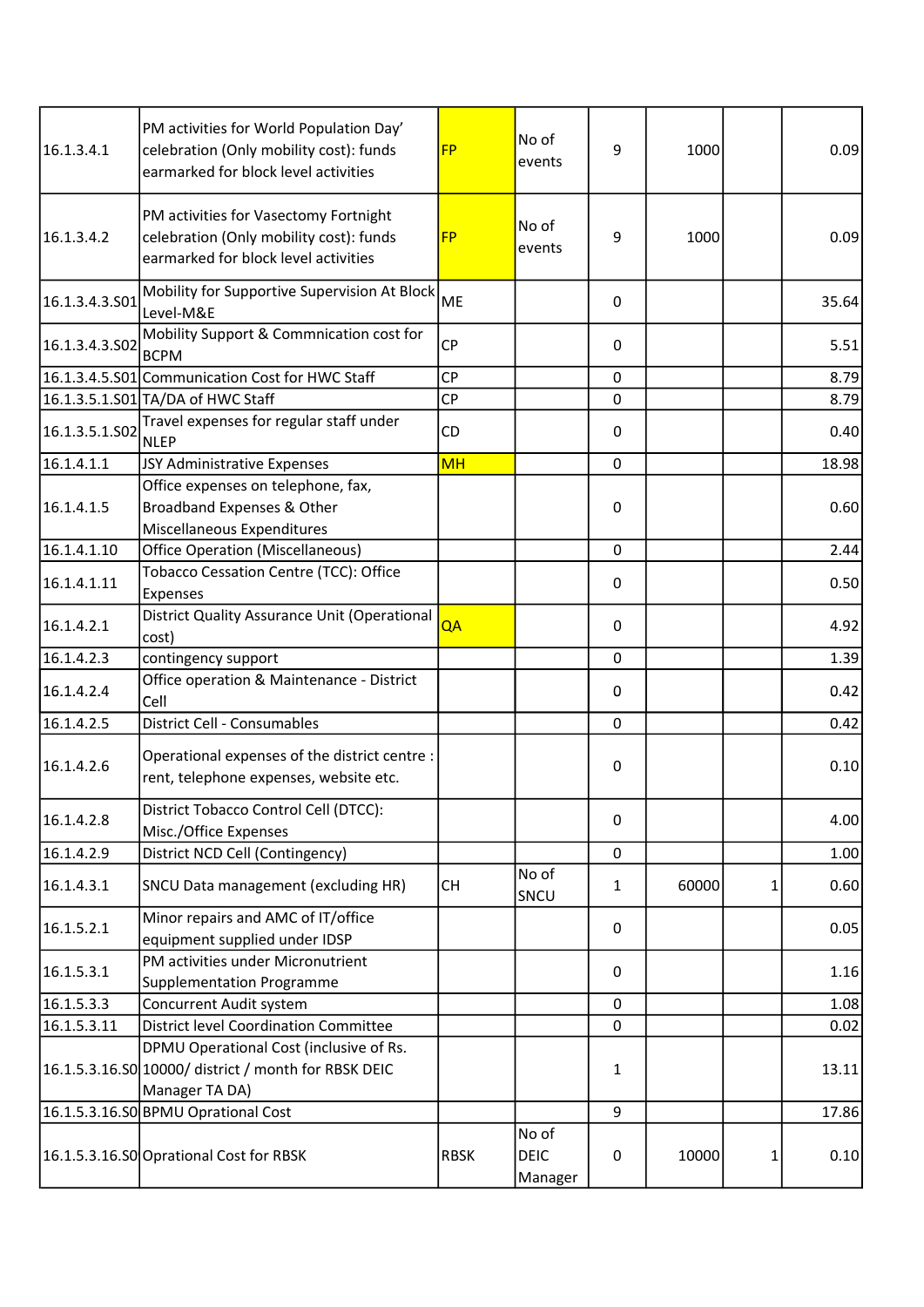|                              | 16.1.5.3.16.S1 Operational cost of RBSK-MHT                                                                      | <b>RBSK</b>     | No of<br>teams | 0            | 1500 | 1 | 0.27  |
|------------------------------|------------------------------------------------------------------------------------------------------------------|-----------------|----------------|--------------|------|---|-------|
| 16.1.5.3.16.51               | Office & Administrative Expence for State &<br><b>District Rabies Program</b>                                    |                 |                | 0            |      |   | 0.08  |
| 16.1.5.3.16.S1               | Office operational cost & other office<br>expences unedr NPCB                                                    | <b>NCD</b>      |                | 0            |      |   | 0.93  |
|                              | Pol & Opex of DG set of Vaccine Storage at<br>16.1.5.3.16.S2 District level & other Cold Chain Point<br>under RI | <b>RI</b>       |                | 0            |      |   | 0.70  |
| 16.2.1.SO2                   | Data Entry Operator                                                                                              | FP / PNDT No.   |                | 1            |      |   | 2.27  |
| 16.2.1.S08                   | District PNDT Co-Ordinator                                                                                       | $FP / PNDT$ No. |                | 1            |      |   | 2.65  |
| 16.3.2.S01                   | Mobility Support for HMIS & MCTS Block<br>Level                                                                  | <b>MIS</b>      |                | 0            |      |   | 0.32  |
| 16.3.3.S01                   | Operational cost for HMIS & MCTS-AMC                                                                             | <b>MIS</b>      |                | 0            |      |   | 0.88  |
| 16.3.3.S02                   | Operational cost for HMIS & MCTS-Internet MIS                                                                    |                 |                | 0            |      |   | 1.26  |
| 16.3.3.503                   | Operational cost for HMIS & MCTS-Office<br>Expenditure                                                           | <b>MIS</b>      |                | 0            |      |   | 1.80  |
| 16.3.3.504                   | Operational cost for HMIS & MCTS-<br>Recurring Charges for ANMOL Tablet                                          | <b>MIS</b>      |                | 250          |      |   | 9.00  |
| 16.4.1.1.509                 | Chowkidar Cum Peon-Div PMU                                                                                       | PM              |                | 0            |      |   |       |
|                              | 16.4.2.1.1.S01 District Programme Manager                                                                        | PM              |                | $\mathbf{1}$ |      |   | 6.39  |
|                              | 16.4.2.1.1.S02 District Community Process Manager                                                                | PM              |                | 1            |      |   | 5.23  |
|                              | 16.4.2.1.1.S04 District Accounts Manager                                                                         | PM              |                | 1            |      |   | 5.36  |
|                              | 16.4.2.1.1.S05 District Data Cum Account Assistant                                                               | PM              |                | 1            |      |   | 3.61  |
|                              | 16.4.2.1.1.S06 DEIC manager                                                                                      | <b>RBSK</b>     |                | 1            |      |   | 5.27  |
| 16.4.2.1.1.S09 Support Staff |                                                                                                                  | PM              |                | 1            |      |   | 1.76  |
|                              | 16.4.2.1.2.S02 District Consultant (MH)                                                                          | MH              |                | 1            |      |   | 4.94  |
|                              | 16.4.2.1.2.S04 District Hospital Quality Manager                                                                 | QA              |                | 2            |      |   | 9.45  |
|                              | 16.4.2.1.2.S05 District Consultant Quality Assurance                                                             | QA              |                | 1            |      |   | 6.09  |
|                              | 16.4.2.1.7.S01 Accountant District Hospital                                                                      | <b>FD</b>       |                | 1            |      |   | 2.95  |
|                              | 16.4.2.1.8.S01 Programme cum Admin. Asst.                                                                        | QA              |                | 1            |      |   | 2.16  |
| 16.4.2.1.11.S0 QI Mentors    |                                                                                                                  | MH              |                | 1            |      |   | 5.80  |
|                              | 16.4.2.2.2.S01 District Epidemiologist-CD-IDSP                                                                   | <b>CD</b>       |                | 0            |      |   | 8.75  |
|                              | 16.4.2.2.4.S01 Sr PMDT-TB HIV Coodinators                                                                        | CD              |                | 0            |      |   | 4.47  |
|                              | 16.4.2.2.4.S02 PPM Coordinator                                                                                   | CD              |                | 0            |      |   | 4.48  |
|                              | 16.4.2.2.4.S03 District Programme Coordinator                                                                    | CD              |                | $\mathbf 0$  |      |   | 5.33  |
|                              | 16.4.2.2.5.S01 District Data Manager-CD-IDSP                                                                     | CD              |                | 0            |      |   | 0.61  |
|                              | 16.4.2.2.6.S01 Senior Treatment Supervisor (STS)                                                                 | CD              |                | 0            |      |   | 40.02 |
|                              | 16.4.2.2.6.S03 Senior TB Lab Supervisor (STLS)                                                                   | CD              |                | 0            |      |   | 20.57 |
|                              | 16.4.2.2.7.S01 Accountant- Full time                                                                             | CD              |                | 0            |      |   | 3.65  |
|                              | 16.4.3.1.1.S01 Block Programme Manager                                                                           | PM              |                | 9            |      |   | 34.63 |
|                              | 16.4.3.1.1.S02 Block Account Manager                                                                             |                 |                | 9            |      |   | 28.61 |
|                              | 16.4.3.1.1.S03 Block Community Process Manager                                                                   |                 |                | 0            |      |   | 23.28 |
|                              | 16.4.3.1.9.S03 Data Entry Operator-HR                                                                            |                 |                | 3            |      |   | 7.42  |
|                              | 16.4.3.1.9.S04 Data Entry Operator-MCTS OPR 820 MIS                                                              | <b>MIS</b>      |                | 9            |      |   | 22.15 |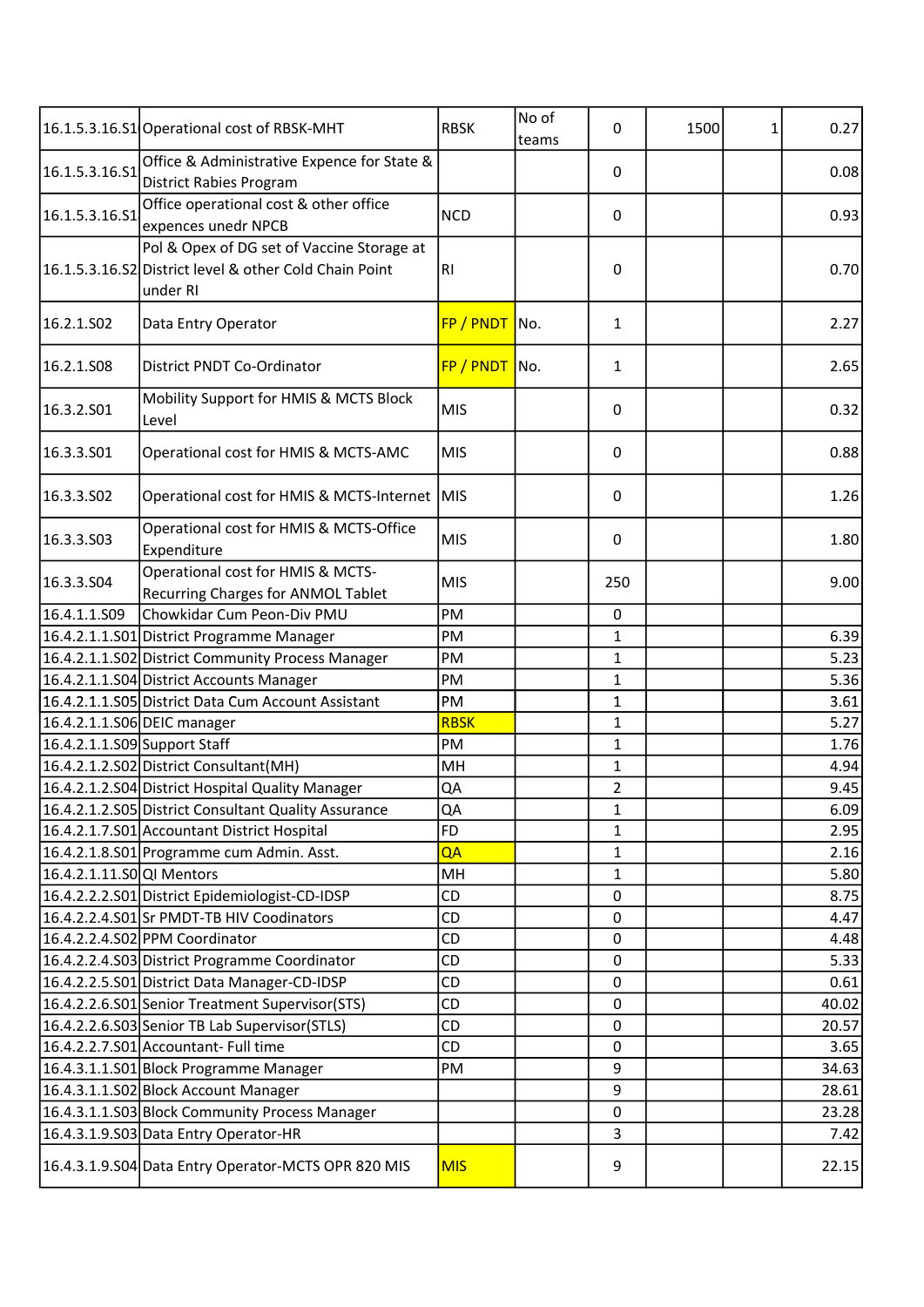|                      | 16.4.3.1.9.S05 Data Entry Operator-MIS Outsource                        | <b>MIS</b>   |                         |                |        |    | 0.35  |
|----------------------|-------------------------------------------------------------------------|--------------|-------------------------|----------------|--------|----|-------|
|                      | 16.4.3.1.9.S07 Data Entry Operator-RI                                   | RI           |                         | $\Omega$       |        |    | 2.26  |
|                      | 16.4.3.1.9.S08 Data Entry Operator-RNTCP                                | PM           |                         | $\mathbf 0$    |        |    | 3.28  |
|                      | 16.4.3.1.9.S11 Data Entry Operator-CD-IDSP                              | CD           |                         | $\pmb{0}$      |        |    | 2.44  |
|                      | 16.4.3.1.9.S13 Data Entry Operator-NBCP-District                        | <b>NCD</b>   |                         | $\mathbf 0$    |        |    | 1.45  |
|                      | E-rakt kosh- refer to strengthening of blood                            | <b>BLOOD</b> | No of                   |                | 1000   | 12 | 0.12  |
| 17.4                 | services guidelines                                                     | <b>CELL</b>  | Facility                | 0              |        |    |       |
| 17.8.505             | Internet Cost to ASHA & AF at HWC                                       |              |                         | 0              |        |    | 5.74  |
| 18.17                | Counseling training for Service Provider                                | <b>FP</b>    | No of<br><b>Batches</b> | 1              | 49540  |    | 0.50  |
| 18.23                | <b>NBSU &amp; NBCC Register</b>                                         | <b>CH</b>    | No of<br>register       | 19             | 350    | 1  | 0.07  |
| 18.29                | <b>Uniform Case Sheet of Pediatrics</b>                                 | <b>CH</b>    | No of<br>format         | 2062           | 14     | 1  | 0.29  |
| U.1.3.1              | Operational Expenses of UPHCs (excluding<br>rent)                       | <b>NUHM</b>  | No.'s                   | $\overline{2}$ | 8000   | 12 | 1.92  |
| $\overline{U.2.2.1}$ | Mobility support for ANM/LHV                                            | <b>NUHM</b>  | No.'s                   | 11             | 500    | 12 | 0.66  |
| U.2.3.1              | <b>UHNDs</b>                                                            | <b>NUHM</b>  | No.'s                   | 11             | 1000   | 12 | 1.32  |
| U.2.3.2              | Special outreach camps in slums/<br>vulnerable areas                    | <b>NUHM</b>  | No.'s                   | $\overline{2}$ | 3250   | 12 | 0.78  |
| 0.3.1.1.1            | Incentives for routine activities                                       | <b>NUHM</b>  |                         | 12             |        |    | 2.88  |
| U.3.1.1.2            | ASHA incentives for Ayushman Bharat<br>Health & Wellness Centres (H&WC) | <b>NUHM</b>  |                         | 12             |        |    | 1.44  |
| U.3.1.1.3.S01        | Incentive for Health Promotion Day for<br><b>ASHAs</b>                  | <b>NUHM</b>  | No.'s                   | 12             | 200    | 12 | 0.29  |
| U.3.1.1.4            | ASHA Incentive for JSY & Awards for best<br>Performing Urban ASHA       | <b>NUHM</b>  |                         | 210            |        |    | 0.64  |
| U.3.1.3.1            | Other Non-Monetary Incentives Costs<br>(badge, uniform, ID, etc.)       | <b>NUHM</b>  | No.'s                   | 12             | 500    | 1  | 0.06  |
| U.4.1.1.2            | Untied grants to UPHCs Rented Building                                  | <b>NUHM</b>  | No.'s                   | $\overline{2}$ | 100000 | 1  | 2.00  |
| U.4.1.4              | Untied grants to MAS                                                    | <b>NUHM</b>  | No.'s                   | 12             | 5000   | 1  | 0.60  |
| U.5.1.4.1            | Rent for UPHC                                                           | NUHM         | No.'s                   | 2              | 17325  | 12 | 4.16  |
| U.6.2.1.1            | Procurement of drugs for AB-H&WCs                                       | <b>NUHM</b>  | No.'s                   | $\overline{2}$ | 130000 | 1  | 2.60  |
| U.6.5.1              | Tablets/ software for IT support of<br>Ayushman Bharat H&WC             | <b>NUHM</b>  |                         | $\overline{2}$ |        |    | 0.20  |
| U.8.1.1.1            | ANMs/LHVs UPHC                                                          | <b>NUHM</b>  |                         | 11             |        |    | 22.46 |
| U.8.1.2.1            | Staff nurse UPHC                                                        | <b>NUHM</b>  |                         | 4              |        |    | 11.89 |
| U.8.1.3.1            | Lab Technicians UPHC                                                    | <b>NUHM</b>  |                         | $\overline{2}$ |        |    | 4.73  |
| U.8.1.4.1            | <b>Pharmacists UPHC</b>                                                 | <b>NUHM</b>  |                         | $\overline{2}$ |        |    | 5.94  |
| U.8.1.8.1.1          | MO at UPHC Full-time                                                    | <b>NUHM</b>  |                         | $\overline{2}$ |        |    | 14.55 |
| U.8.1.8.1.2          | MO at UPHC Part-time                                                    | <b>NUHM</b>  |                         | 1              |        |    | 3.78  |
| 0.8.1.10.1           | Other Support staff                                                     | <b>NUHM</b>  |                         | 4              |        |    | 7.21  |
| U.12.1               | Printing activities                                                     | <b>NUHM</b>  |                         | 12             |        |    | 0.04  |
| U.12.2               | Printing activities for H&WC                                            | <b>NUHM</b>  |                         | 24             |        |    | 0.60  |
| U.16.1.3.3           | Mobility support for DPMU                                               | <b>NUHM</b>  |                         | $\mathbf{1}$   |        |    | 0.60  |
|                      |                                                                         |              |                         |                |        |    |       |
|                      | Administrative expenses (including Review                               |              |                         | $\mathbf{1}$   |        |    |       |
| U.16.1.4.3           | meetings, workshops, etc.) for DPMU                                     | <b>NUHM</b>  |                         |                |        |    | 1.80  |
|                      | U.16.4.2.1.S01 Urban Health Coordinator                                 | <b>NUHM</b>  |                         | $\mathbf{1}$   |        |    | 4.79  |